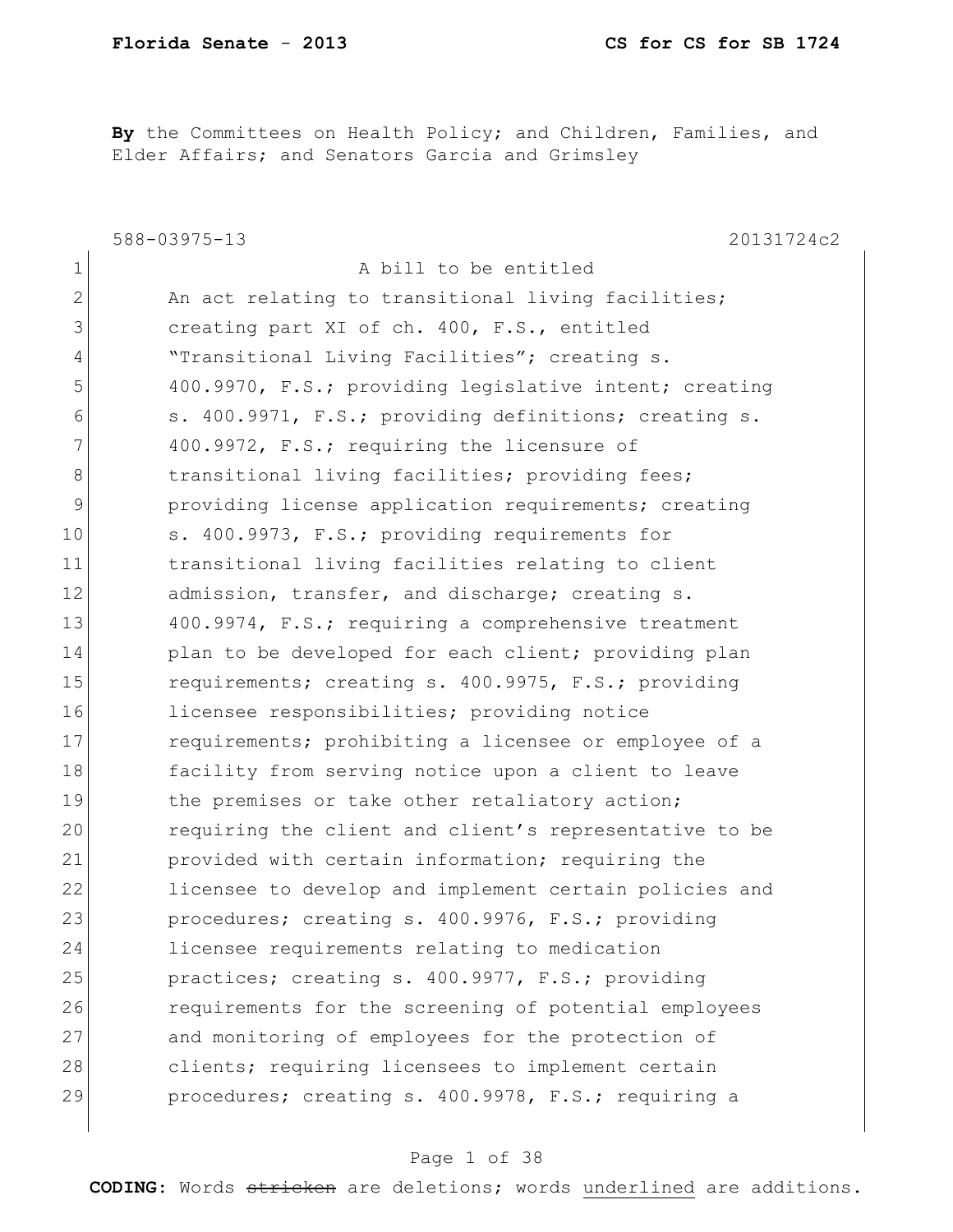|    | 588-03975-13<br>20131724c2                             |
|----|--------------------------------------------------------|
| 30 | facility to provide a therapeutic milieu that supports |
| 31 | a culture of individual empowerment and                |
| 32 | responsibility; providing that the health and safety   |
| 33 | of the client is the primary concern of the facility;  |
| 34 | providing requirements and limitations for the use of  |
| 35 | physical restraints, seclusion, and chemical restraint |
| 36 | medication on clients; requiring the Agency for Health |
| 37 | Care Administration to adopt rules; creating s.        |
| 38 | 400.9979, F.S.; providing background screening         |
| 39 | requirements; requiring the licensee to maintain       |
| 40 | certain personnel records; providing administrative    |
| 41 | responsibilities for licensees; providing              |
| 42 | recordkeeping requirements; creating s. 400.9980,      |
| 43 | F.S.; providing requirements relating to property and  |
| 44 | personal affairs of clients; providing requirements    |
| 45 | for a licensee with respect to obtaining surety bonds; |
| 46 | providing recordkeeping requirements relating to the   |
| 47 | safekeeping of personal effects; providing             |
| 48 | requirements for trust funds received by licensee and  |
| 49 | credited to the client; providing a penalty for        |
| 50 | certain misuse of a resident's personal needs          |
| 51 | allowance; providing criminal penalties for            |
| 52 | violations; providing for the disposition of property  |
| 53 | in the event of the death of a client; authorizing the |
| 54 | Agency for Health Care Administration to adopt rules;  |
| 55 | creating s. 400.9981, F.S.; authorizing the agency to  |
| 56 | adopt and enforce certain rules; creating s. 400.9982, |
| 57 | F.S.; providing procedures relating to violations and  |
| 58 | penalties; providing administrative fines for          |
|    |                                                        |

## Page 2 of 38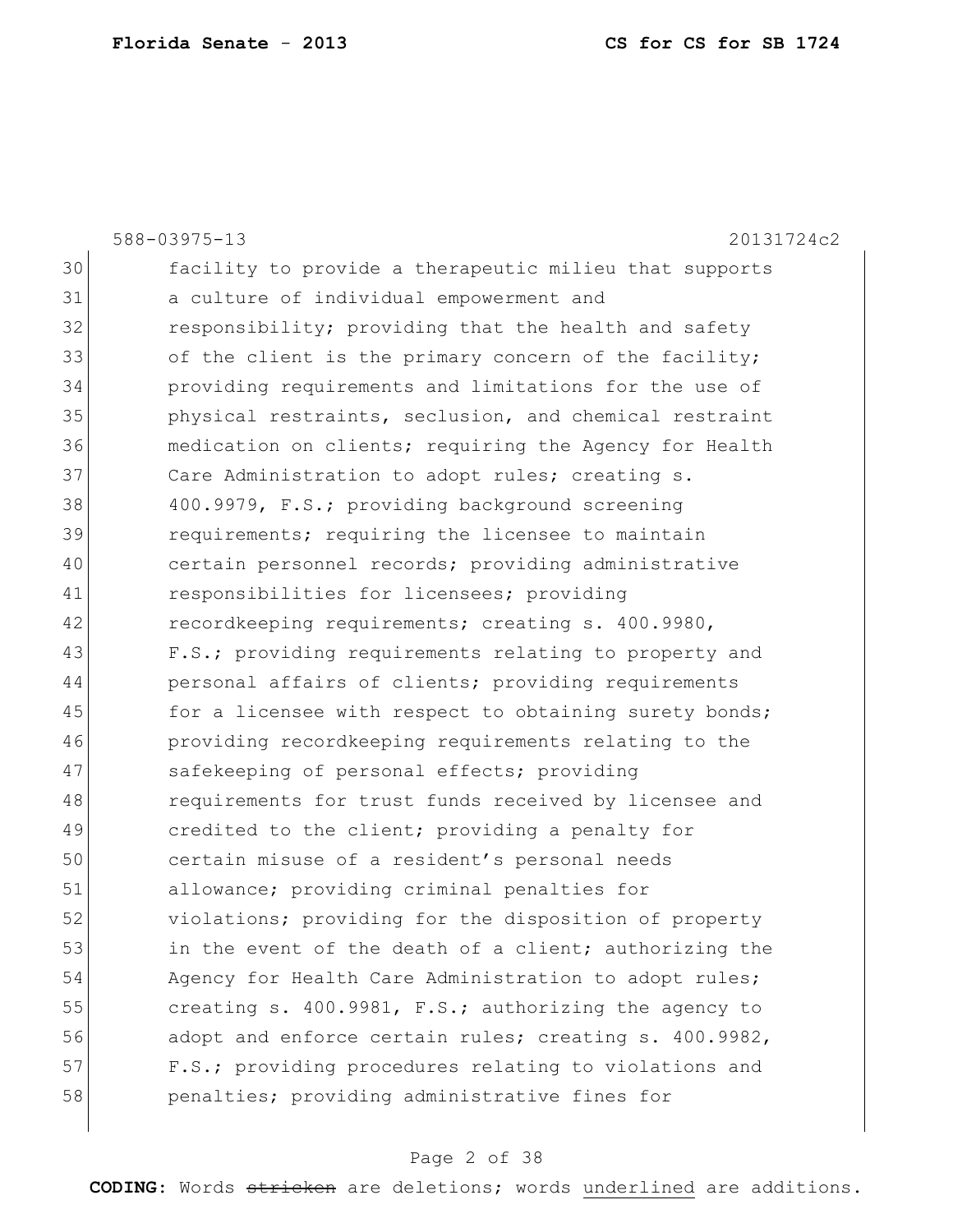|    | 588-03975-13<br>20131724c2                                  |
|----|-------------------------------------------------------------|
| 59 | specified classes of violations; creating s. 400.9983,      |
| 60 | F.S.; authorizing the agency to apply certain               |
| 61 | provisions with regard to receivership proceedings;         |
| 62 | creating s. 400.9984, F.S.; requiring the Agency for        |
| 63 | Health Care Administration, the Department of Health,       |
| 64 | the Agency for Persons with Disabilities, and the           |
| 65 | Department of Children and Families to develop              |
| 66 | electronic systems for certain purposes; repealing s.       |
| 67 | 400.805, F.S., relating to transitional living              |
| 68 | facilities; providing that every transitional living        |
| 69 | facility licensed under s. 400.805, F.S., on or before      |
| 70 | a specified date is licensed under the provisions of        |
| 71 | the act; amending s. 381.745, F.S.; revising a              |
| 72 | definition; amending s. 381.75, F.S.; revising the          |
| 73 | duties of the Department of Health as they relate to        |
| 74 | transitional living facilities; amending s. 381.78,         |
| 75 | F.S.; conforming provisions to changes made by the          |
| 76 | act; amending ss. 408.802 and 408.820, F.S.;                |
| 77 | conforming a provision to changes made by the act;          |
| 78 | amending s. 400.93, F.S.; providing that transitional       |
| 79 | living facilities licensed under part XI of ch. 400,        |
| 80 | F.S., are exempt from home medical equipment provider       |
| 81 | licensure; amending s. 400.9905, F.S.; revising a           |
| 82 | definition; providing an effective date.                    |
| 83 |                                                             |
| 84 | Be It Enacted by the Legislature of the State of Florida:   |
| 85 |                                                             |
| 86 | Section 1. Sections 400.9970 through 400.9984, Florida      |
| 87 | Statutes, are designated as part XI of chapter 400, Florida |
|    |                                                             |

## Page 3 of 38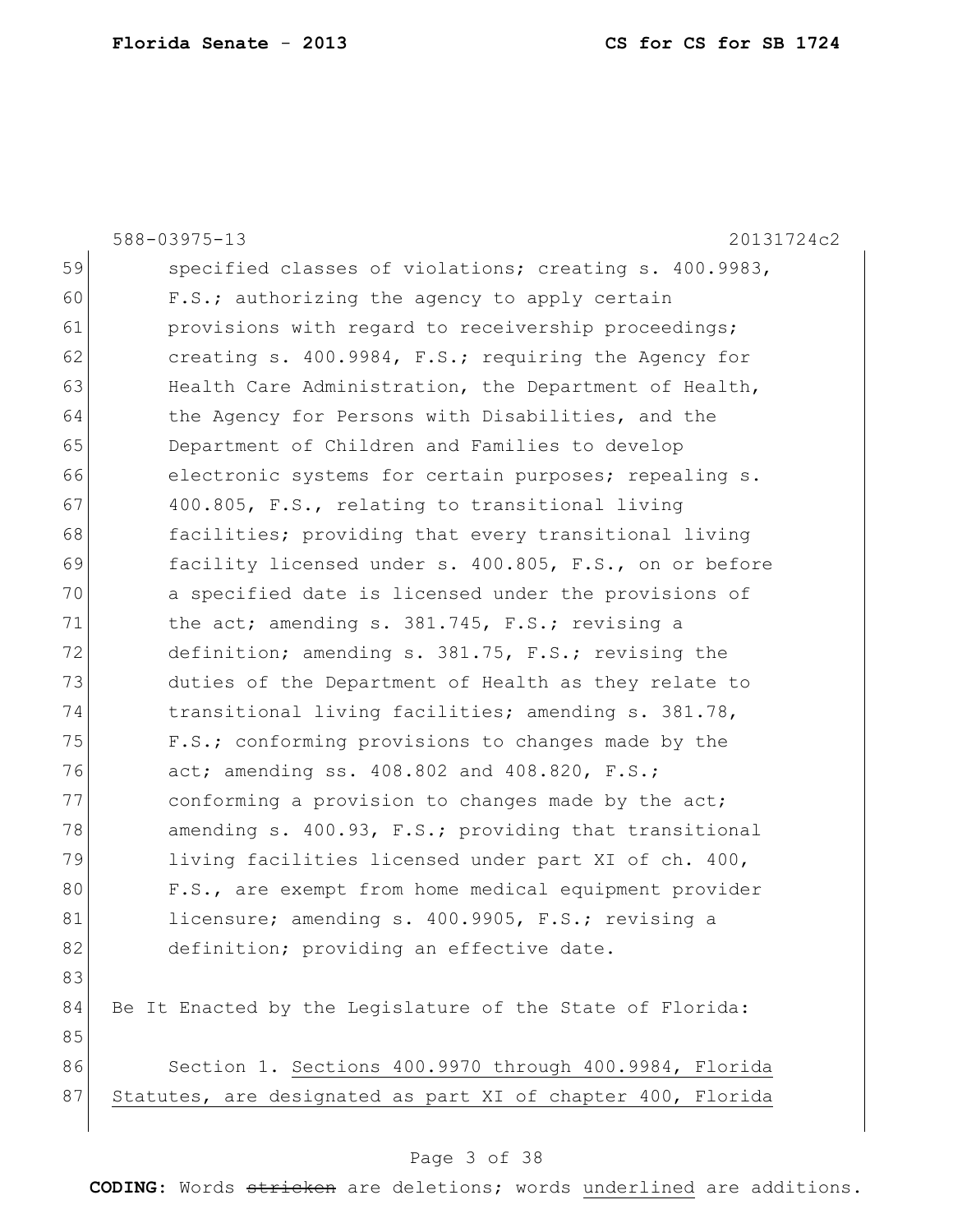|     | 588-03975-13<br>20131724c2                                       |
|-----|------------------------------------------------------------------|
| 88  | Statutes, entitled "Transitional Living Facilities."             |
| 89  | Section 2. Section 400.9970, Florida Statutes, is created        |
| 90  | to read:                                                         |
| 91  | 400.9970 Legislative intent. - It is the intent of the           |
| 92  | Legislature to provide for the licensure of transitional living  |
| 93  | facilities and require the development, establishment, and       |
| 94  | enforcement of basic standards by the Agency for Health Care     |
| 95  | Administration to ensure quality of care and services to clients |
| 96  | in transitional living facilities. It is the policy of the state |
| 97  | that the least restrictive appropriate available treatment be    |
| 98  | used based on the individual needs and best interest of the      |
| 99  | client and consistent with optimum improvement of the client's   |
| 100 | condition. The goal of a transitional living program for         |
| 101 | individuals who have brain or spinal cord injuries is to assist  |
| 102 | each individual who has such an injury to achieve a higher level |
| 103 | of independent functioning and to enable that individual to      |
| 104 | reenter the community. It is also the policy of this state that  |
| 105 | the use of restraints and seclusion on clients is justified only |
| 106 | as an emergency safety measure to be used in response to danger  |
| 107 | to the client or others. It is, therefore, the intent of the     |
| 108 | Legislature to achieve an ongoing reduction in the use of        |
| 109 | restraints and seclusion in programs and facilities that serve   |
| 110 | persons who have brain injury or spinal cord injuries.           |
| 111 | Section 3. Section 400.9971, Florida Statutes, is created        |
| 112 | to read:                                                         |
| 113 | 400.9971 Definitions. - As used in this part, the term:          |
| 114 | (1) "Agency" means the Agency for Health Care                    |
| 115 | Administration.                                                  |
| 116 | (2) "Chemical restraint" means a pharmacologic drug that         |
|     |                                                                  |

## Page 4 of 38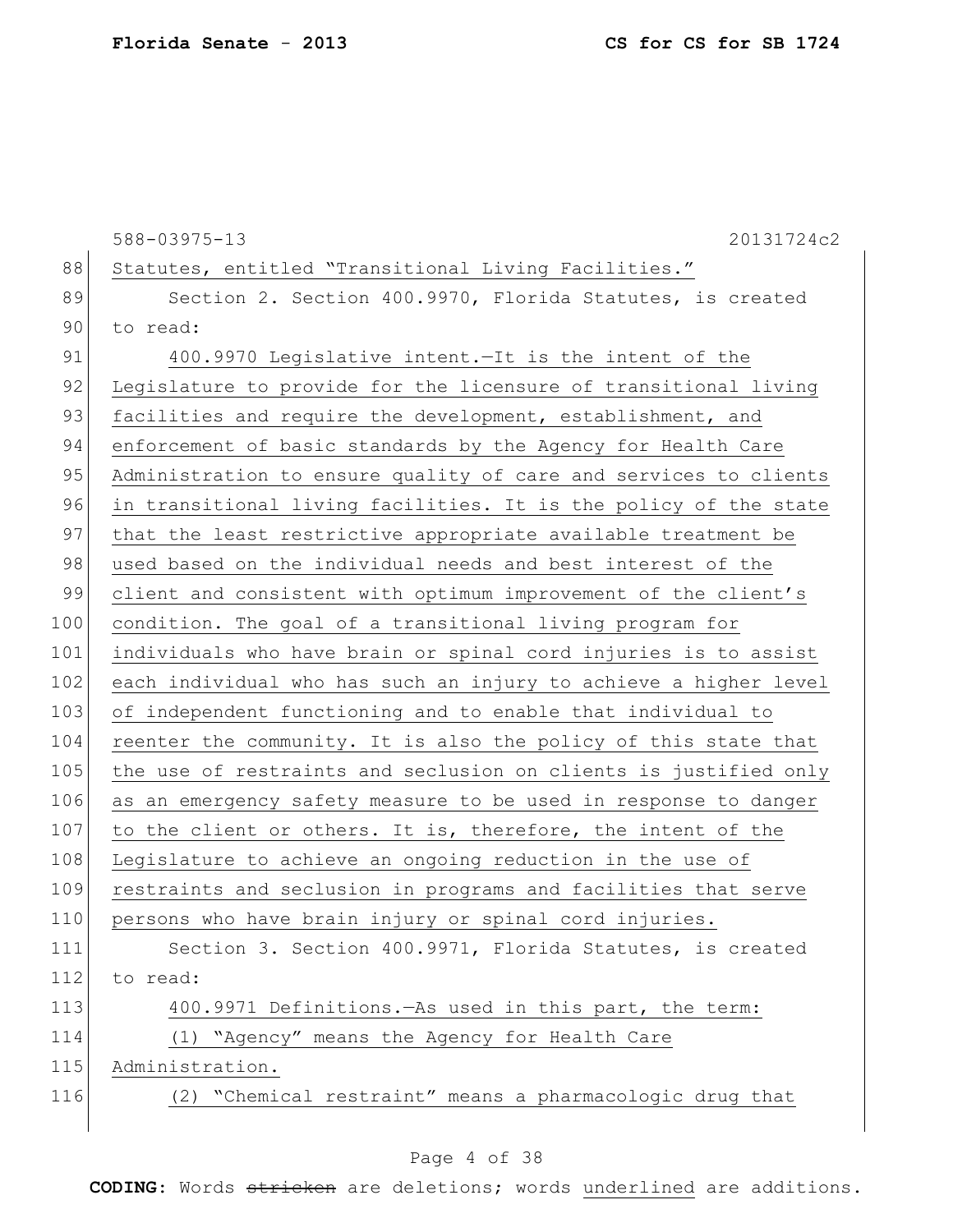|     | 588-03975-13<br>20131724c2                                       |
|-----|------------------------------------------------------------------|
| 117 | physically limits, restricts, or deprives an individual of       |
| 118 | movement or mobility, is used for client protection or safety,   |
| 119 | and is not required for the treatment of medical conditions or   |
| 120 | symptoms.                                                        |
| 121 | (3) "Client's representative" means the parent of a child        |
| 122 | client or the client's guardian, designated representative or    |
| 123 | designee, surrogate, or attorney in fact.                        |
| 124 | (4) "Department" means the Department of Health.                 |
| 125 | (5) "Physical restraint" means any manual method to              |
| 126 | restrict freedom of movement of or normal access to an           |
| 127 | individual's body or a physical or mechanical device, material,  |
| 128 | or equipment attached or adjacent to the individual's body so    |
| 129 | that he or she cannot easily remove the restraint and which      |
| 130 | restricts freedom of movement of or normal access to one's body, |
| 131 | including, but not limited to, a half-bed rail, a full-bed rail, |
| 132 | a geriatric chair, and a posey restraint. The term includes any  |
| 133 | device that was not specifically manufactured as a restraint but |
| 134 | which has been altered, arranged, or otherwise used for this     |
| 135 | purpose. The term does not include bandage material used for the |
| 136 | purpose of binding a wound or injury.                            |
| 137 | (6) "Seclusion" means the physical segregation of a person       |
| 138 | in any fashion or the involuntary isolation of a person in a     |
| 139 | room or area from which the person is prevented from leaving.    |
| 140 | The prevention may be by physical barrier or by a staff member   |
| 141 | who is acting in a manner, or who is physically situated, so as  |
| 142 | to prevent the person from leaving the room or area. For         |
| 143 | purposes of this chapter, the term does not mean isolation due   |
| 144 | to a person's medical condition or symptoms.                     |
| 145 | (7) "Transitional living facility" means a site where            |
|     |                                                                  |

## Page 5 of 38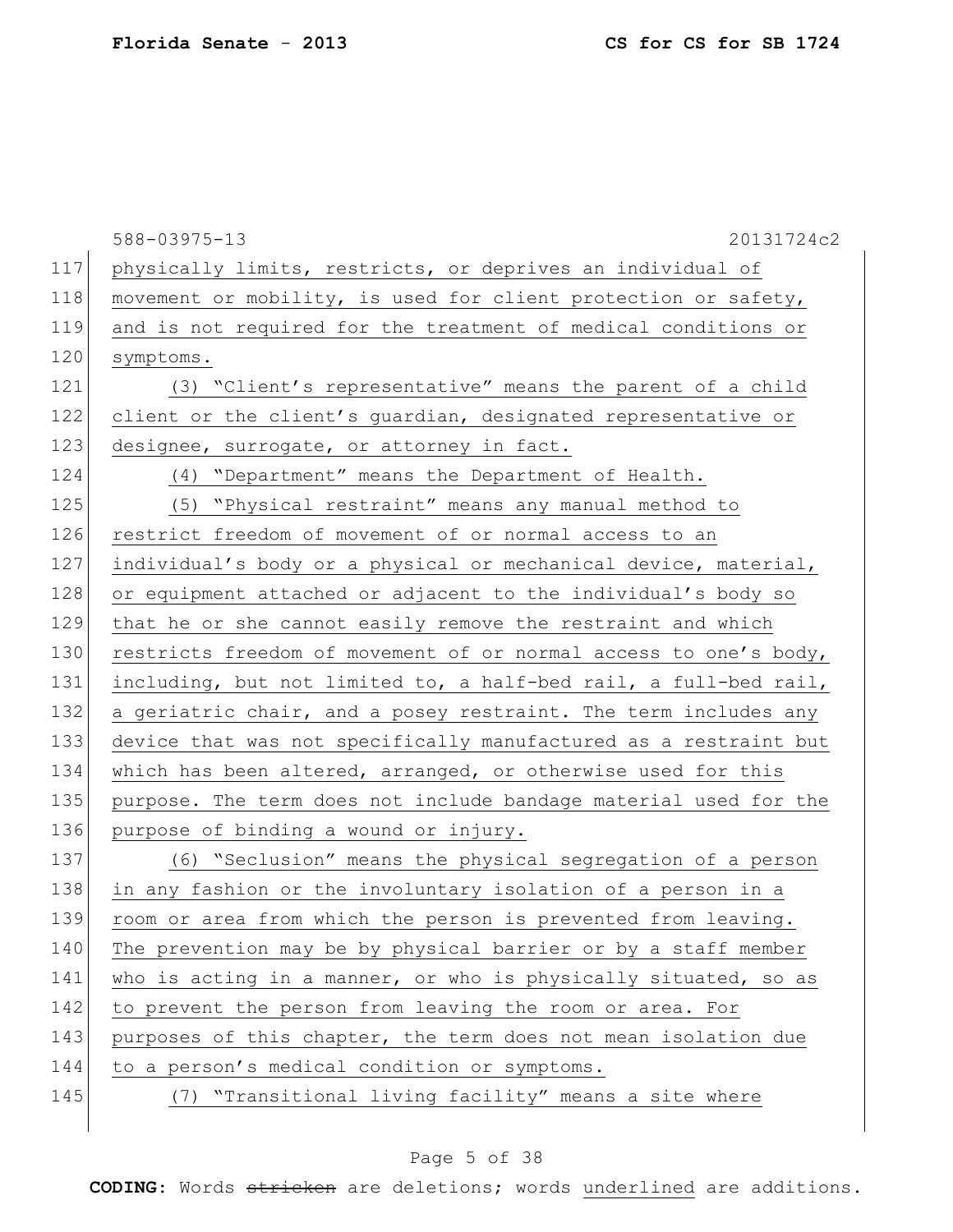|     | 588-03975-13<br>20131724c2                                        |
|-----|-------------------------------------------------------------------|
| 146 | specialized health care services are provided, including, but     |
| 147 | not limited to, rehabilitative services, behavior modification,   |
| 148 | community reentry training, aids for independent living, and      |
| 149 | counseling to individuals who have brain injuries or spinal cord  |
| 150 | injuries. The term does not require a provider that is licensed   |
| 151 | by the agency to obtain a separate transitional living facility   |
| 152 | license to serve persons who have brain injuries or spinal cord   |
| 153 | injuries as long as the services provided are within the scope    |
| 154 | of the provider's license.                                        |
| 155 | Section 4. Section 400.9972, Florida Statutes, is created         |
| 156 | to read:                                                          |
| 157 | 400.9972 License required; fee; application.-                     |
| 158 | (1) The requirements of part II of chapter 408 apply to the       |
| 159 | provision of services that require licensure pursuant to this     |
| 160 | part and part II of chapter 408 and to entities licensed by or    |
| 161 | applying for such licensure from the agency pursuant to this      |
| 162 | part. A license issued by the agency is required for the          |
| 163 | operation of a transitional living facility in this state.        |
| 164 | (2) In accordance with this part, an applicant or a               |
| 165 | licensee shall pay a fee for each license application submitted   |
| 166 | under this part. The license fee shall consist of a \$4,588       |
| 167 | license fee and a \$90 per-bed fee per biennium and shall conform |
| 168 | to the annual adjustment authorized in s. 408.805.                |
| 169 | (3) Each applicant for licensure must provide the                 |
| 170 | following:                                                        |
| 171 | (a) The location of the facility for which a license is           |
| 172 | sought and documentation, signed by the appropriate local         |
| 173 | government official, which states that the applicant has met      |
| 174 | local zoning requirements.                                        |
|     |                                                                   |

## Page 6 of 38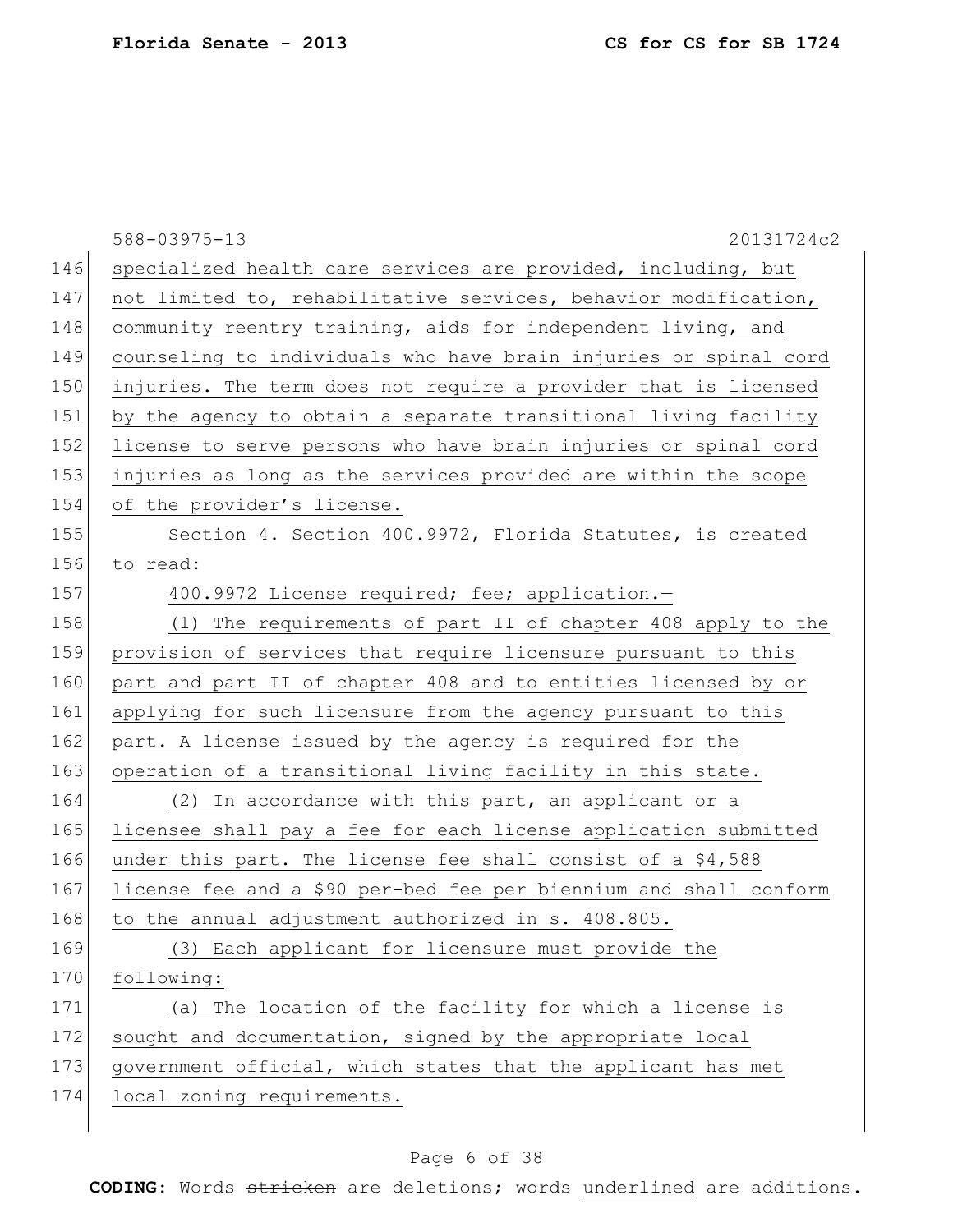|     | 588-03975-13<br>20131724c2                                       |
|-----|------------------------------------------------------------------|
| 175 | (b) Proof of liability insurance as provided in s. 624.605.      |
| 176 | (c) Proof of compliance with local zoning requirements,          |
| 177 | including compliance with the requirements of chapter 419 if the |
| 178 | proposed facility is a community residential home.               |
| 179 | (d) Proof that the facility has received a satisfactory          |
| 180 | firesafety inspection.                                           |
| 181 | (e) Documentation of a satisfactory sanitation inspection        |
| 182 | of the facility by the county health department.                 |
| 183 |                                                                  |
| 184 | The applicant's proposed facility must attain and continuously   |
| 185 | maintain accreditation by an accrediting organization            |
| 186 | specializing in evaluating rehabilitation facilities whose       |
| 187 | standards incorporate comparable licensure regulations required  |
| 188 | by the state. An applicant for licensure as a transitional       |
| 189 | living facility must acquire accreditation within 12 months      |
| 190 | after the issuance of an initial license. The agency shall       |
| 191 | accept the accreditation survey report of the accrediting        |
| 192 | organization in lieu of conducting a licensure inspection if the |
| 193 | standards included in the survey report are determined by the    |
| 194 | agency to document that the facility is in substantial           |
| 195 | compliance with state licensure requirements. The applicant      |
| 196 | shall submit to the agency within 10 days after receipt a copy   |
| 197 | of any accreditation survey report and evidence of the           |
| 198 | accreditation decision subsequent to a survey by the accrediting |
| 199 | organization on the facility. This part does not preclude the    |
| 200 | agency from conducting periodic inspections of a transitional    |
| 201 | living facility to ensure compliance with all licensure          |
| 202 | requirements, and as it deems necessary to carry out the         |
| 203 | functions of the agency. An inspection may be conducted to       |
|     |                                                                  |

## Page 7 of 38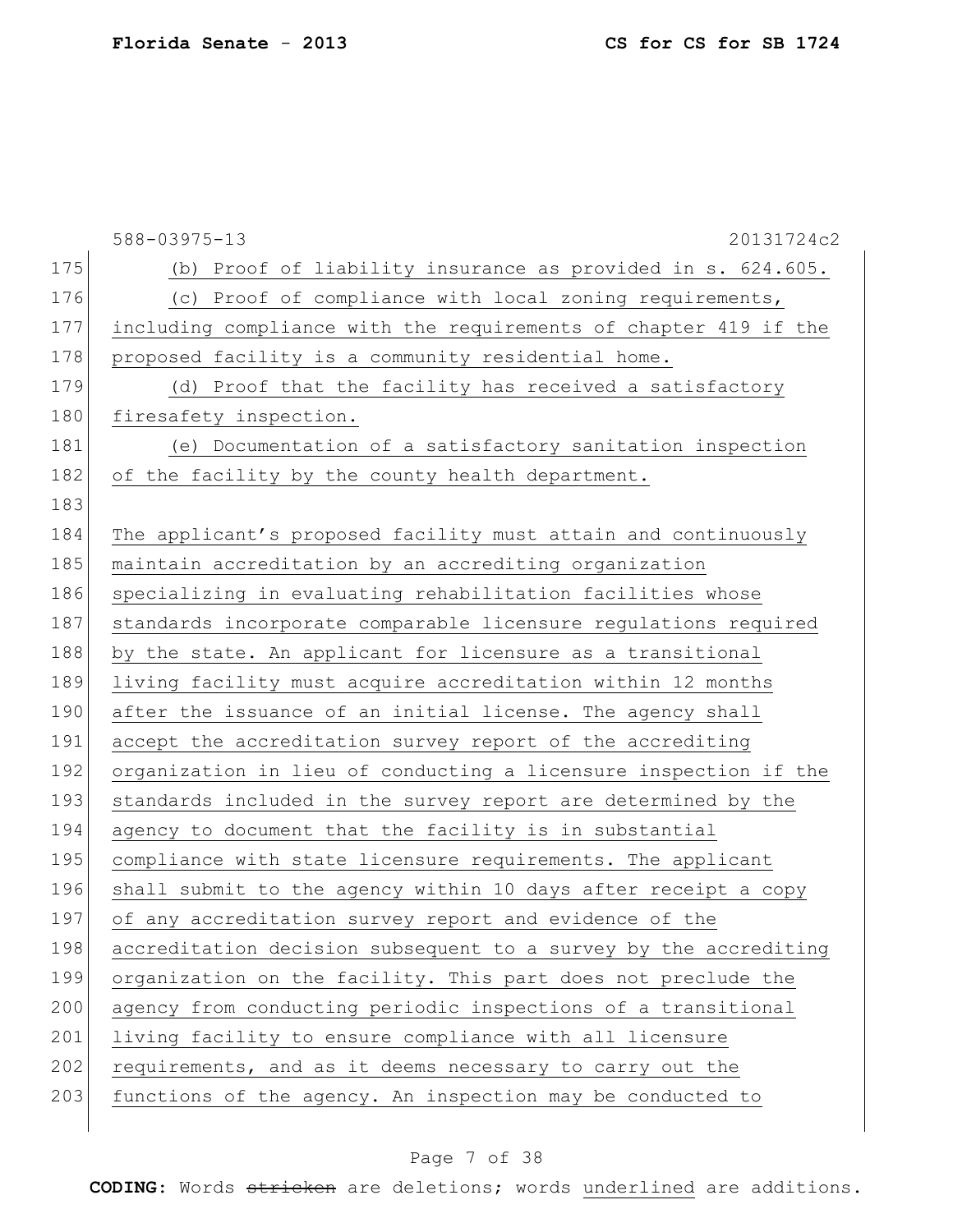|     | 588-03975-13<br>20131724c2                                       |
|-----|------------------------------------------------------------------|
| 204 | ensure compliance with licensure requirements of this part, to   |
| 205 | validate the inspection process of accrediting organizations, to |
| 206 | respond to licensure complaints, or to protect the public health |
| 207 | and safety.                                                      |
| 208 | Section 5. Section 400.9973, Florida Statutes, is created        |
| 209 | to read:                                                         |
| 210 | 400.9973 Client admission, transfer, and discharge.-             |
| 211 | (1) Each transitional living facility must have written          |
| 212 | policies and procedures governing the admission, transfer, and   |
| 213 | discharge of clients.                                            |
| 214 | (2) The admission of each client to a transitional living        |
| 215 | facility must be in accordance with the licensee's policies and  |
| 216 | procedures.                                                      |
| 217 | (3) A client admitted to a transitional living facility          |
| 218 | must have a brain or spinal cord injury, such as a lesion to the |
| 219 | spinal cord or cauda equina syndrome, with evidence of           |
| 220 | significant involvement of two of the following deficits or      |
| 221 | dysfunctions:                                                    |
| 222 | (a) A motor deficit.                                             |
| 223 | (b) A sensory deficit.                                           |
| 224 | (c) Bowel and bladder dysfunction.                               |
| 225 | (d) An acquired internal or external injury to the skull,        |
| 226 | the brain, or the brain's covering, whether caused by a          |
| 227 | traumatic or nontraumatic event, which produces an altered state |
| 228 | of consciousness or an anatomic motor, sensory, cognitive, or    |
| 229 | behavioral deficit.                                              |
| 230 | (4) A client whose medical condition and diagnosis does not      |
| 231 | positively identify a cause of the client's condition, whose     |
| 232 | symptoms are inconsistent with the known cause of injury, or     |
|     |                                                                  |

## Page 8 of 38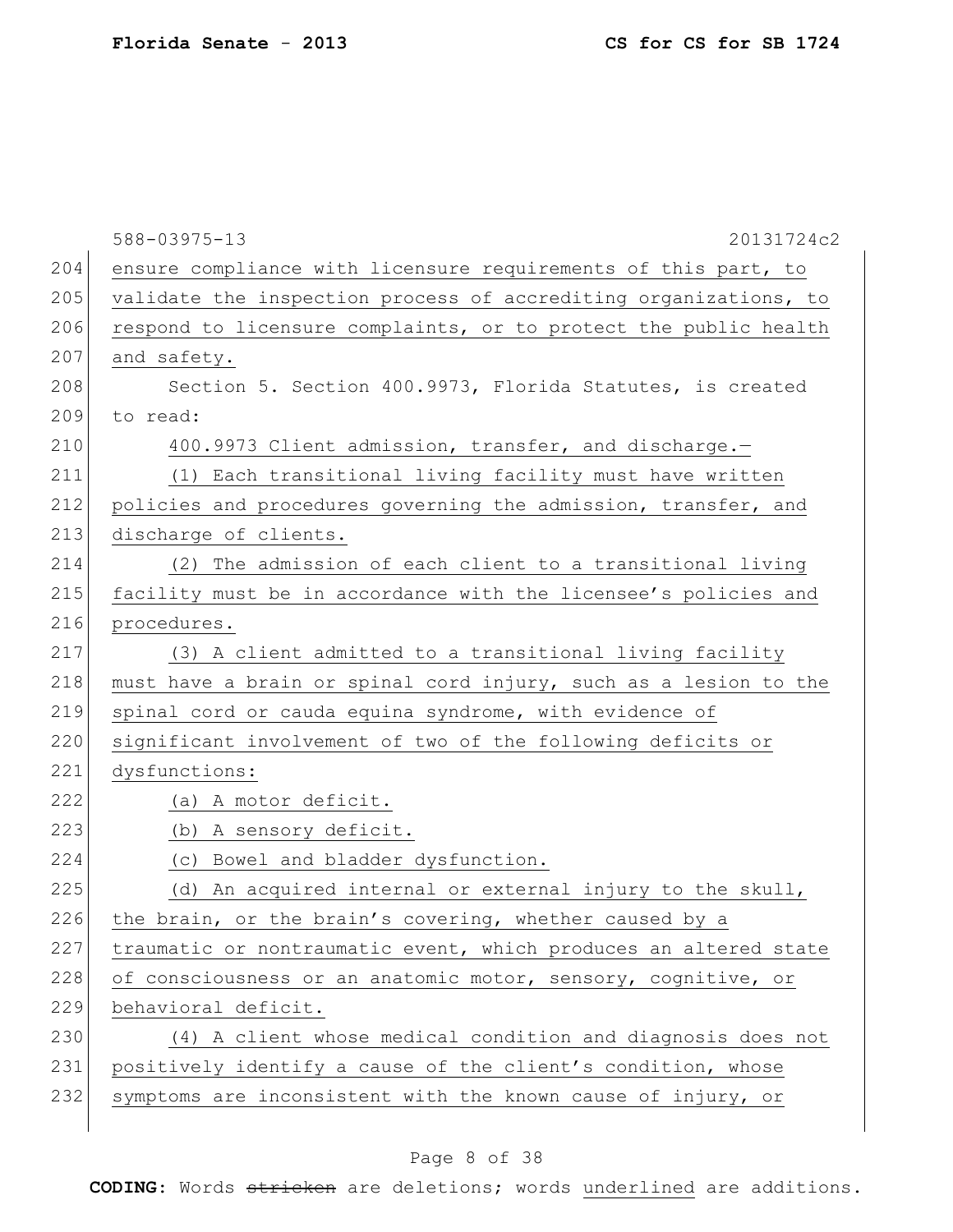|     | 588-03975-13<br>20131724c2                                       |
|-----|------------------------------------------------------------------|
| 233 | whose recovery is inconsistent with the known medical condition  |
| 234 | may be admitted to a transitional living facility for evaluation |
| 235 | for a period not to exceed 90 days.                              |
| 236 | (5) A client admitted to a transitional living facility          |
| 237 | must be admitted upon prescription by a licensed physician and   |
| 238 | must remain under the care of a licensed physician for the       |
| 239 | duration of the client's stay in the facility.                   |
| 240 | (6) A transitional living facility may not admit a client        |
| 241 | whose primary admitting diagnosis is mental illness or an        |
| 242 | intellectual or a developmental disability.                      |
| 243 | (7) An individual may not be admitted to a transitional          |
| 244 | living facility if the individual:                               |
| 245 | (a) Presents significant risk of infection to other clients      |
| 246 | or personnel. A health care practitioner must provide            |
| 247 | documentation that the individual is free of apparent signs and  |
| 248 | symptoms of communicable disease;                                |
| 249 | (b) Is a danger to self or others as determined by a             |
| 250 | physician or mental health practitioner licensed under chapter   |
| 251 | 490 or chapter 491, unless the facility provides adequate        |
| 252 | staffing and support to ensure patient safety;                   |
| 253 | (c) Is bedridden; or                                             |
| 254 | (d) Requires 24-hour nursing supervision.                        |
| 255 | (8) If the client meets the admission criteria, the medical      |
| 256 | or nursing director of the facility must complete an initial     |
| 257 | evaluation of the client's functional skills, behavioral status, |
| 258 | cognitive status, educational or vocational potential, medical   |
| 259 | status, psychosocial status, sensorimotor capacity, and other    |
| 260 | related skills and abilities within the first 72 hours after the |
| 261 | client's admission to the facility. An initial comprehensive     |
|     |                                                                  |

## Page 9 of 38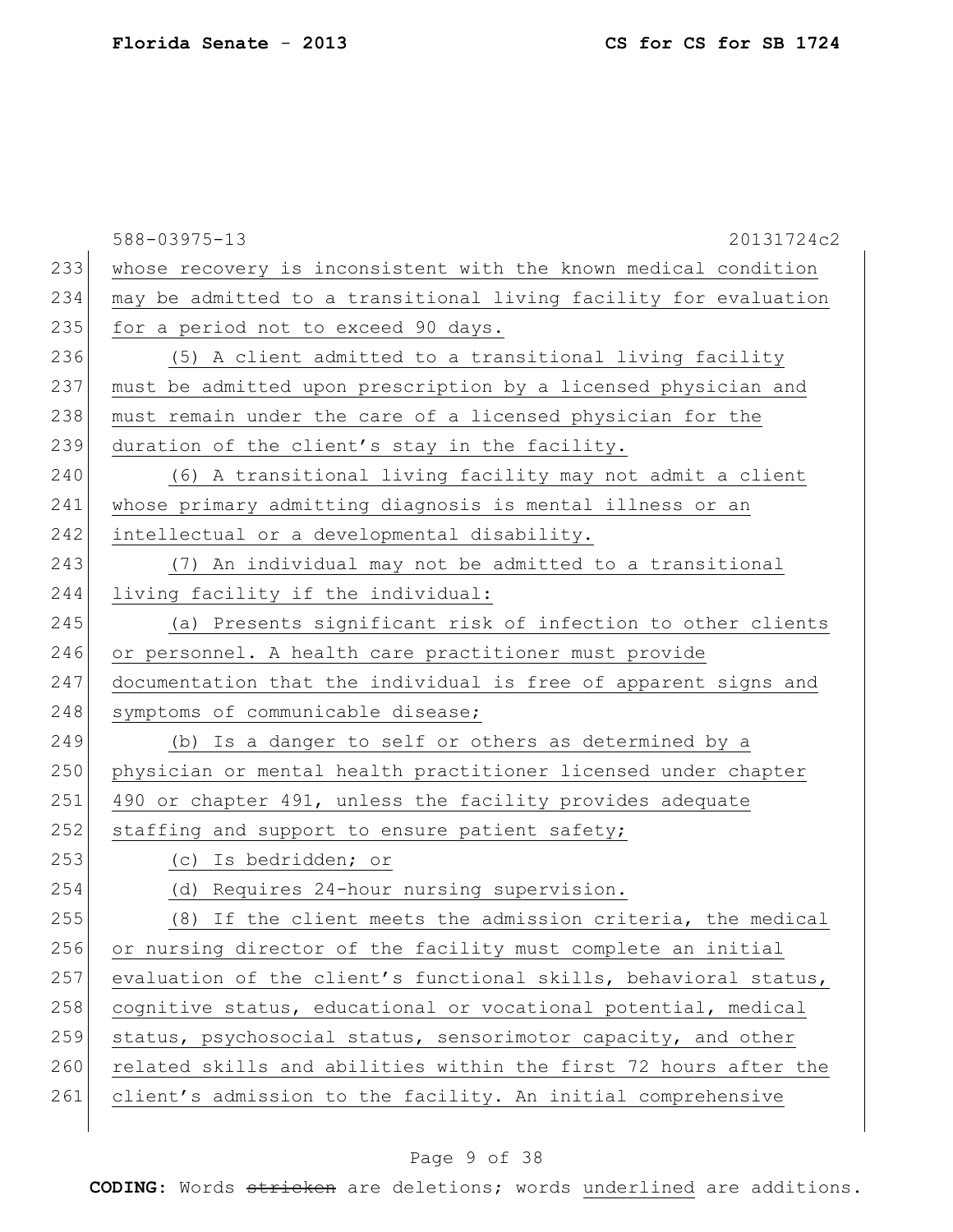|     | 588-03975-13<br>20131724c2                                       |
|-----|------------------------------------------------------------------|
| 262 | treatment plan that delineates services to be provided and       |
| 263 | appropriate sources for such services must be implemented within |
| 264 | the first 4 days after admission.                                |
| 265 | (9) Each transitional living facility shall develop a            |
| 266 | discharge plan for each client before or upon admission to the   |
| 267 | facility. The discharge plan must identify the intended          |
| 268 | discharge site and possible alternative discharge sites. For     |
| 269 | each discharge site identified, the discharge plan must identify |
| 270 | the skills, behaviors, and other conditions that the client must |
| 271 | achieve to be appropriate for discharge. Discharge plans must be |
| 272 | reviewed and updated as necessary, but no less often than once   |
| 273 | monthly.                                                         |
| 274 | (10) As soon as practicable, a transitional living facility      |
| 275 | shall discharge a client when he or she no longer requires any   |
| 276 | of the specialized services described in s. 400.9971(7) or is    |
| 277 | not making measurable progress in accordance with his or her     |
| 278 | comprehensive treatment plan, or if the transitional living      |
| 279 | facility is no longer the most appropriate, least restrictive    |
| 280 | treatment option.                                                |
| 281 | (11) Each transitional living facility shall provide at          |
| 282 | least 30 days' notice to clients of transfer or discharge plans, |
| 283 | including the location of an acceptable transfer location if the |
| 284 | client is unable to live independently. This requirement does    |
| 285 | not apply if a client voluntarily terminates residency.          |
| 286 | Section 6. Section 400.9974, Florida Statutes, is created        |
| 287 | to read:                                                         |
| 288 | 400.9974 Client comprehensive treatment plans; client            |
| 289 | services.-                                                       |
| 290 | (1) Each transitional living facility shall develop a            |
|     |                                                                  |

## Page 10 of 38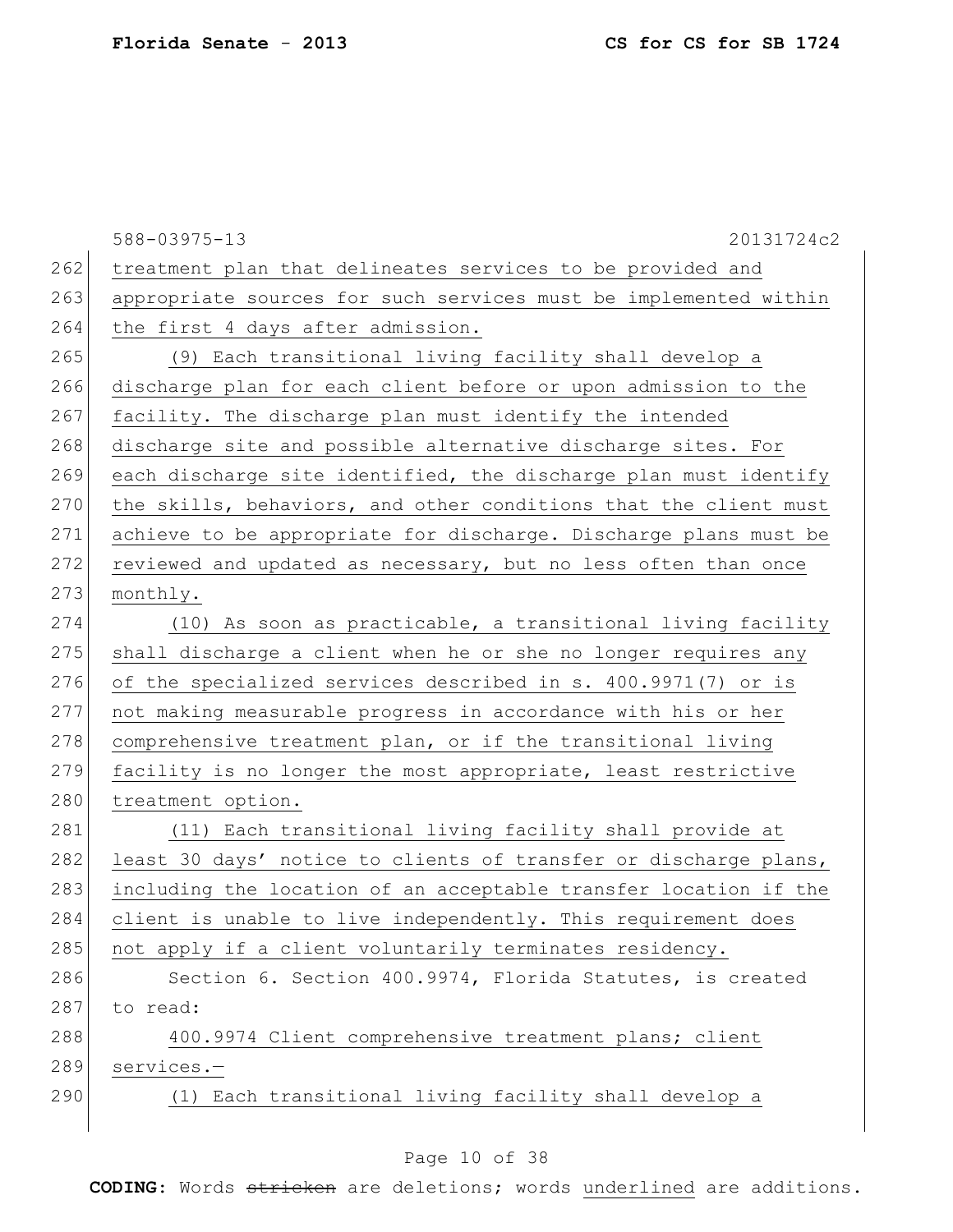|     | 588-03975-13<br>20131724c2                                       |
|-----|------------------------------------------------------------------|
| 291 | comprehensive treatment plan for each client as soon as          |
| 292 | possible, but no later than 30 days following development of the |
| 293 | initial comprehensive treatment plan. Comprehensive treatment    |
| 294 | plans must be reviewed and updated if the client fails to meet   |
| 295 | projected improvements in the plan or if a significant change in |
| 296 | the client's condition occurs. Comprehensive treatment plans     |
| 297 | must be reviewed and updated at least once monthly.              |
| 298 | Comprehensive treatment plans must be developed by an            |
| 299 | interdisciplinary team consisting of the case manager, the       |
| 300 | program director, the nurse, and appropriate therapists. The     |
| 301 | client or, if appropriate, the client's representative must be   |
| 302 | included in developing the comprehensive treatment plan.         |
| 303 | (2) The comprehensive treatment plan must include the            |
| 304 | following:                                                       |
| 305 | (a) The physician's orders and the client's diagnosis,           |
| 306 | medical history, physical examination, and rehabilitative or     |
| 307 | restorative needs.                                               |
| 308 | (b) A preliminary nursing evaluation with physician's            |
| 309 | orders for immediate care, completed on admission.               |
| 310 | (c) A comprehensive, accurate, reproducible, and                 |
| 311 | standardized assessment of the client's functional capability;   |
| 312 | the treatments designed to achieve skills, behaviors, and other  |
| 313 | conditions necessary to return to the community; and specific    |
| 314 | measurable goals.                                                |
| 315 | (d) Steps necessary for the client to achieve transition to      |
| 316 | the community and estimated length of time to achieve the goals. |
| 317 | (3) The client or, if appropriate, the client's                  |
| 318 | representative must consent to the continued treatment at the    |
| 319 | transitional living facility. Consent may be for a period of up  |
|     |                                                                  |

## Page 11 of 38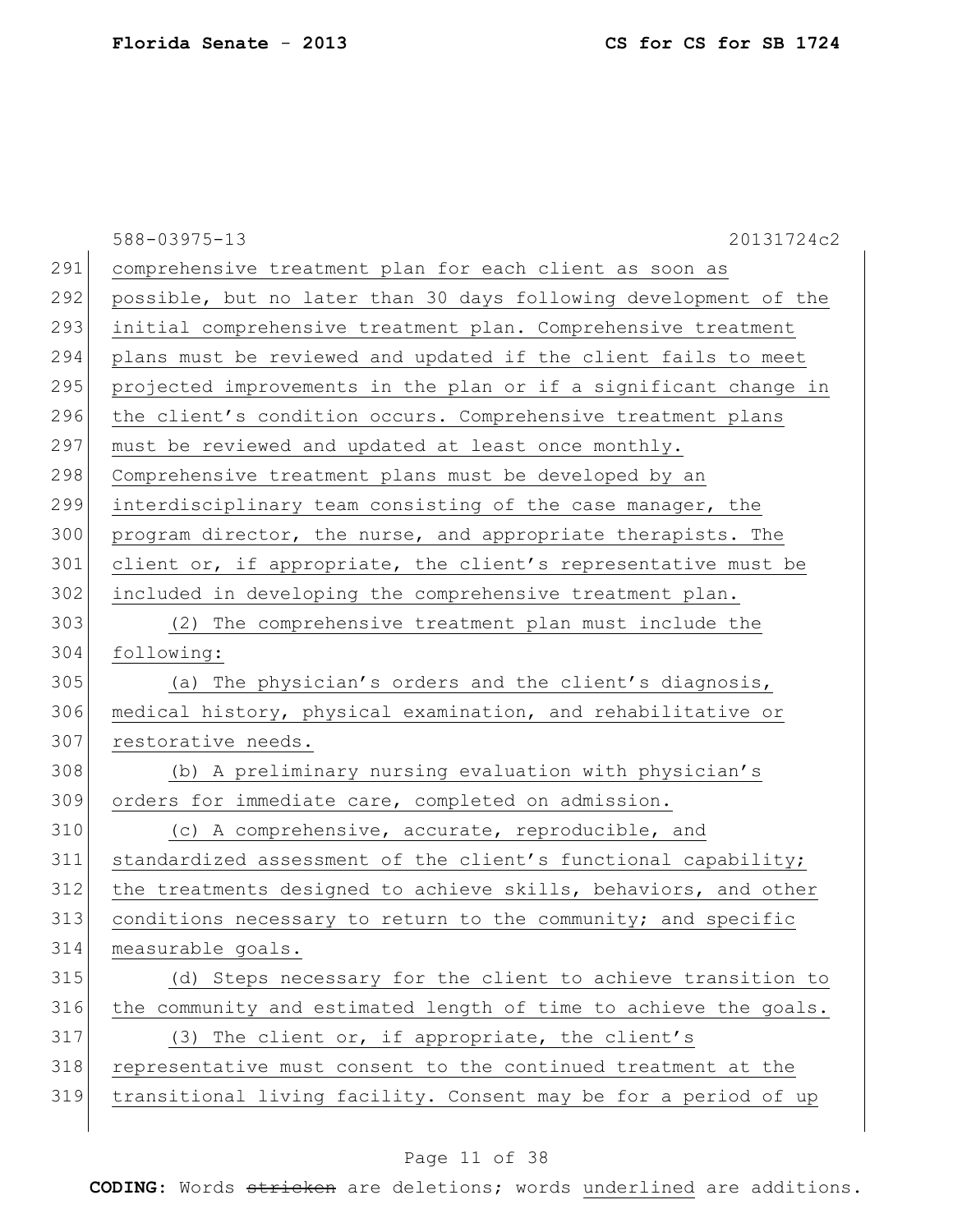|     | 588-03975-13<br>20131724c2                                       |
|-----|------------------------------------------------------------------|
| 320 | to 3 months. If such consent is not given, the transitional      |
| 321 | living facility shall discharge the client as soon as            |
| 322 | practicable.                                                     |
| 323 | (4) Each client must receive the professional program            |
| 324 | services needed to implement the client's comprehensive          |
| 325 | treatment plan.                                                  |
| 326 | (5) The licensee must employ qualified professional staff        |
| 327 | to carry out and monitor the various professional interventions  |
| 328 | in accordance with the stated goals and objectives of every      |
| 329 | client's comprehensive treatment plan.                           |
| 330 | (6) Each client must receive a continuous treatment program      |
| 331 | that includes appropriate, consistent implementation of a        |
| 332 | program of specialized and general training, treatment, health   |
| 333 | services, and related services which is directed toward:         |
| 334 | (a) The acquisition of the behaviors and skills necessary        |
| 335 | for the client to function with as much self-determination and   |
| 336 | independence as possible;                                        |
| 337 | (b) The prevention or deceleration of regression or loss of      |
| 338 | current optimal functional status; and                           |
| 339 | (c) The management of behavioral issues that preclude            |
| 340 | independent functioning in the community.                        |
| 341 | Section 7. Section 400.9975, Florida Statutes, is created        |
| 342 | to read:                                                         |
| 343 | 400.9975 Licensee responsibilities.-                             |
| 344 | The licensee shall ensure that each client:<br>(1)               |
| 345 | (a) Lives in a safe environment free from abuse, neglect,        |
| 346 | and exploitation.                                                |
| 347 | (b) Is treated with consideration and respect and with due       |
| 348 | recognition of personal dignity, individuality, and the need for |
|     |                                                                  |

## Page 12 of 38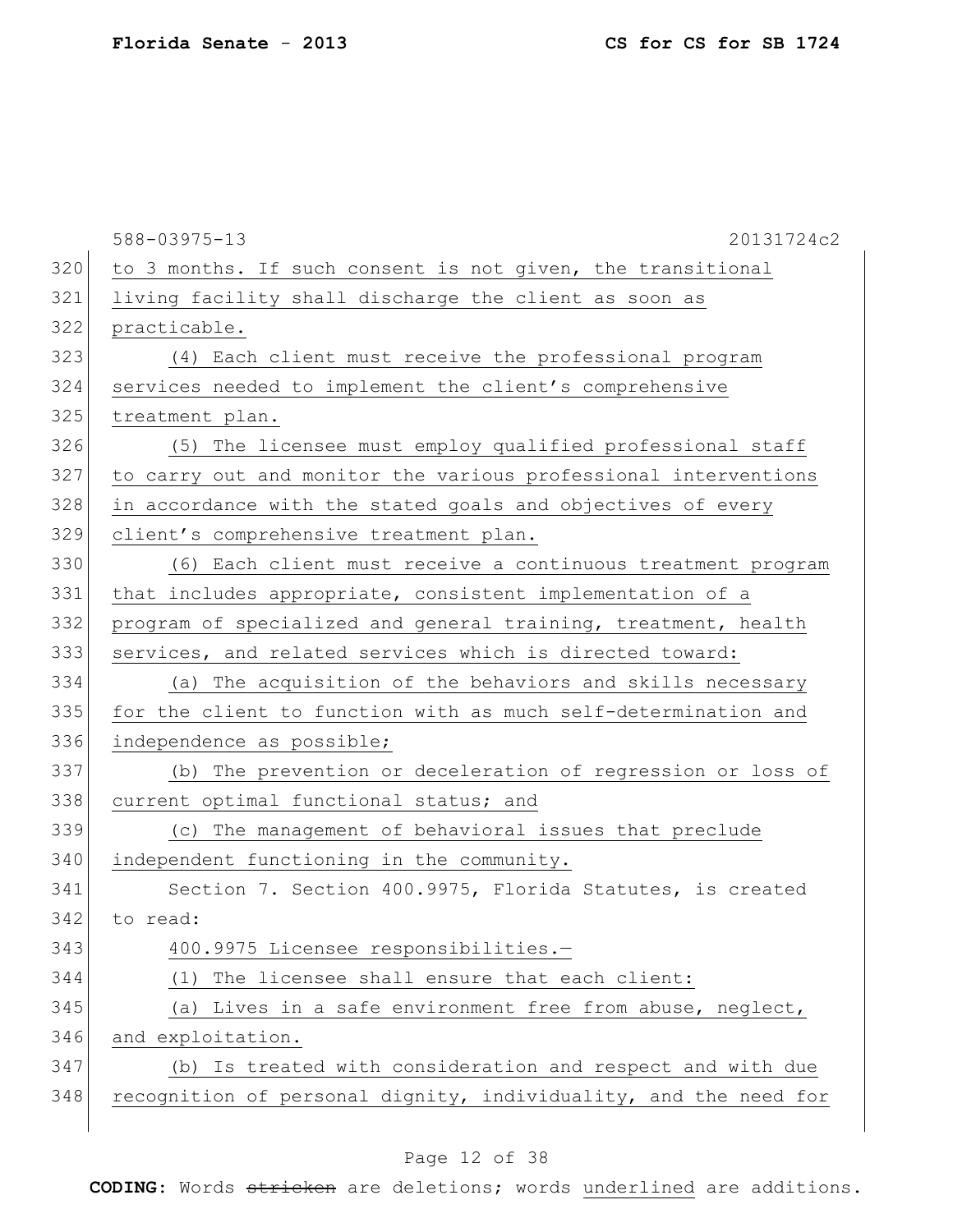|     | 588-03975-13<br>20131724c2                                       |
|-----|------------------------------------------------------------------|
| 349 | privacy.                                                         |
| 350 | (c) Retains and uses his or her own clothes and other            |
| 351 | personal property in his or her immediate living quarters, so as |
| 352 | to maintain individuality and personal dignity, except when the  |
| 353 | licensee can demonstrate that such retention and use would be    |
| 354 | unsafe, impractical, or an infringement upon the rights of other |
| 355 | clients.                                                         |
| 356 | (d) Has unrestricted private communication, including            |
| 357 | receiving and sending unopened correspondence, access to a       |
| 358 | telephone, and visiting with any person of his or her choice.    |
| 359 | Upon request, the licensee shall make provisions to modify       |
| 360 | visiting hours for caregivers and quests. The facility shall     |
| 361 | restrict communication in accordance with any court order or     |
| 362 | written instruction of a client's representative. Any            |
| 363 | restriction on a client's communication for therapeutic reasons  |
| 364 | shall be documented and reviewed at least weekly and shall be    |
| 365 | removed as soon as it is no longer clinically indicated. The     |
| 366 | basis for the restriction shall be explained to the client and,  |
| 367 | if applicable, the client's representative. The client shall     |
| 368 | nonetheless retain the right to call the abuse hotline, the      |
| 369 | agency, and Disability Rights Florida at any and all times.      |
| 370 | (e) Has the opportunity to participate in and benefits from      |
| 371 | community services and activities to achieve the highest         |
| 372 | possible level of independence, autonomy, and interaction within |
| 373 | the community.                                                   |
| 374 | (f) Has the opportunity to manage his or her financial           |
| 375 | affairs unless the client or, if applicable, the client's        |
| 376 | representative authorizes the administrator of the facility to   |
| 377 | provide safekeeping for funds as provided in this part.          |

## Page 13 of 38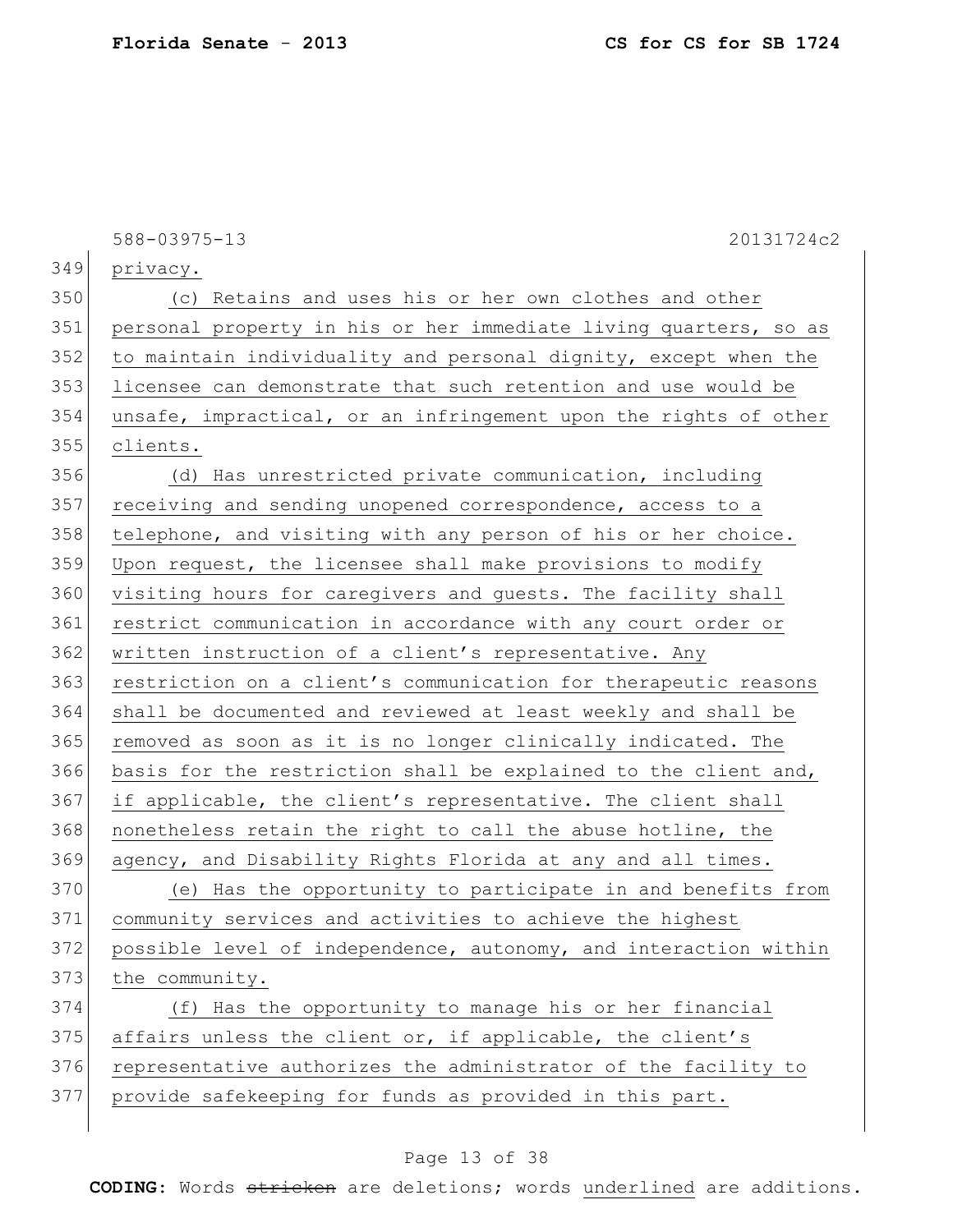|     | 588-03975-13<br>20131724c2                                       |
|-----|------------------------------------------------------------------|
| 378 | (g) Has reasonable opportunity for regular exercise several      |
| 379 | times a week and to be outdoors at regular and frequent          |
| 380 | intervals except when prevented by inclement weather.            |
| 381 | (h) Has the opportunity to exercise civil and religious          |
| 382 | liberties, including the right to independent personal           |
| 383 | decisions. No religious belief or practice, including attendance |
| 384 | at religious services, shall be imposed upon any client.         |
| 385 | (i) Has access to adequate and appropriate health care           |
| 386 | consistent with established and recognized standards within the  |
| 387 | community.                                                       |
| 388 | (j) Has the ability to present grievances and recommend          |
| 389 | changes in policies, procedures, and services to the staff of    |
| 390 | the licensee, governing officials, or any other person without   |
| 391 | restraint, interference, coercion, discrimination, or reprisal.  |
| 392 | Each licensee shall establish a grievance procedure to           |
| 393 | facilitate a client's ability to present grievances, including a |
| 394 | system for investigating, tracking, managing, and responding to  |
| 395 | complaints by persons receiving services or individuals acting   |
| 396 | on their behalf, and an appeals process. This process must       |
| 397 | include access to Disability Rights Florida and other advocates  |
| 398 | and the right to be a member of, be active in, and associate     |
| 399 | with advocacy or special interest groups.                        |
| 400 | (2) The licensee shall:                                          |
| 401 | (a) Promote participation of each client's representative        |
| 402 | in the process of providing treatment to the client unless the   |
| 403 | representative's participation is unobtainable or inappropriate. |
| 404 | (b) Answer communications from each client's family,             |
| 405 | guardians, and friends promptly and appropriately.               |
| 406 | (c) Promote visits by individuals with a relationship to         |
|     |                                                                  |

## Page 14 of 38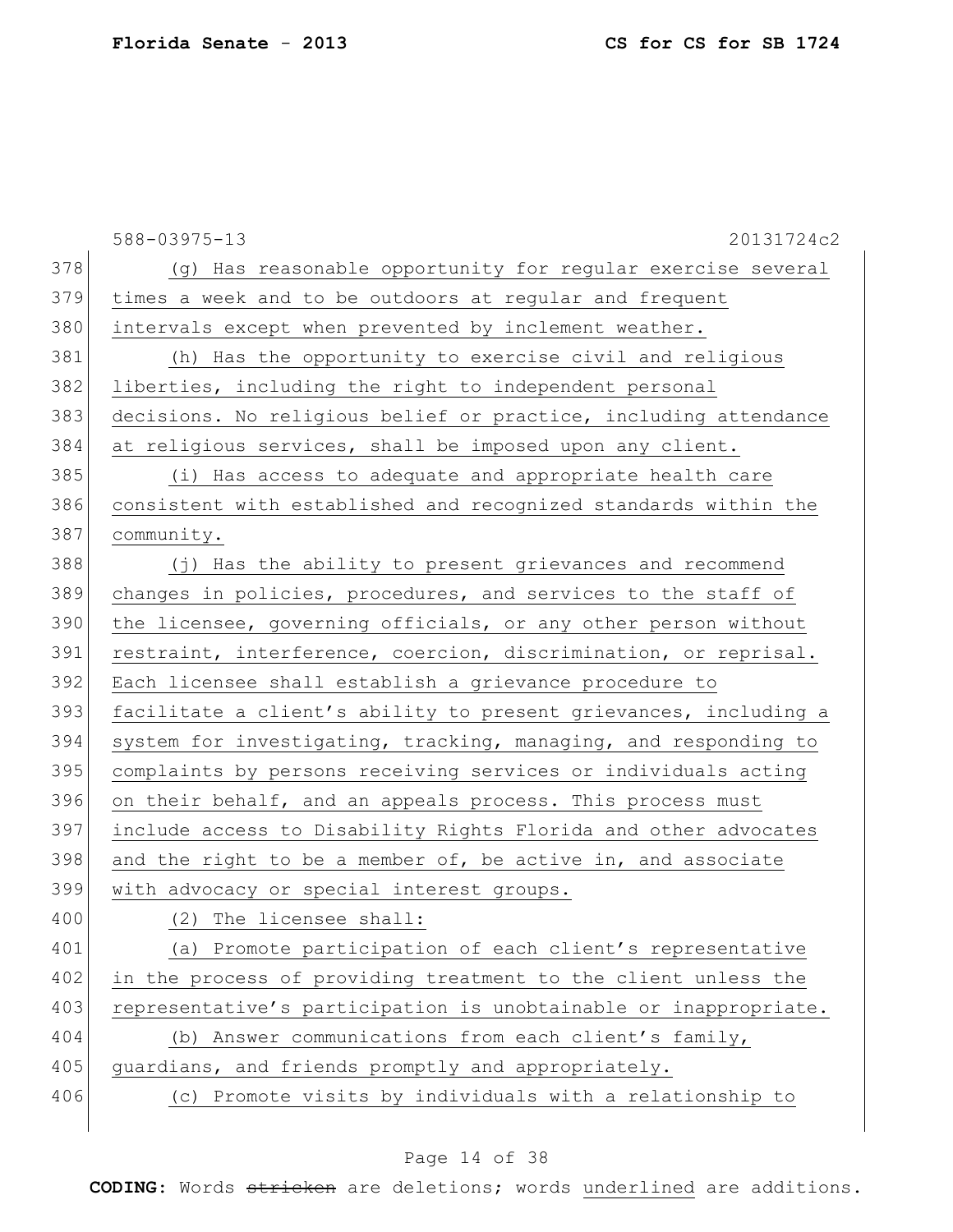|     | 588-03975-13<br>20131724c2                                       |
|-----|------------------------------------------------------------------|
| 407 | the client at any reasonable hour, without requiring prior       |
| 408 | notice, or in any area of the facility which provides direct     |
| 409 | client care services to the client, consistent with the client's |
| 410 | and other clients' privacy, unless the interdisciplinary team    |
| 411 | determines that such a visit would not be appropriate.           |
| 412 | (d) Promote leave from the facility for visits, trips, or        |
| 413 | vacations.                                                       |
| 414 | (e) Promptly notify the client's representative of any           |
| 415 | significant incidents or changes in the client's condition,      |
| 416 | including, but not limited to, serious illness, accident, abuse, |
| 417 | unauthorized absence, or death.                                  |
| 418 | (3) The administrator of a facility shall ensure that a          |
| 419 | written notice of licensee responsibilities is posted in a       |
| 420 | prominent place in each building where clients reside and read   |
| 421 | or explained to clients who cannot read. This notice shall       |
| 422 | include the statewide toll-free telephone number for reporting   |
| 423 | complaints to the agency, must be provided to clients in a       |
| 424 | manner that is clearly legible, and must include the words: "To  |
| 425 | report a complaint regarding the services you receive, please    |
| 426 | call toll-free  [telephone number] or Disability Rights          |
| 427 | Florida  [telephone number]"; and the statewide toll-free        |
| 428 | telephone number for the central abuse hotline must be provided  |
| 429 | to clients in a manner that is clearly legible and must include  |
| 430 | the words: "To report abuse, neglect or exploitation, please     |
| 431 | call toll-free  [telephone number where complaints may be        |
| 432 | lodged]" The licensee must ensure a client's access to a         |
| 433 | telephone, where telephone numbers required in this subsection   |
| 434 | are readily available to call the agency, central abuse hotline, |
| 435 | or Disability Rights Florida.                                    |
|     |                                                                  |

## Page 15 of 38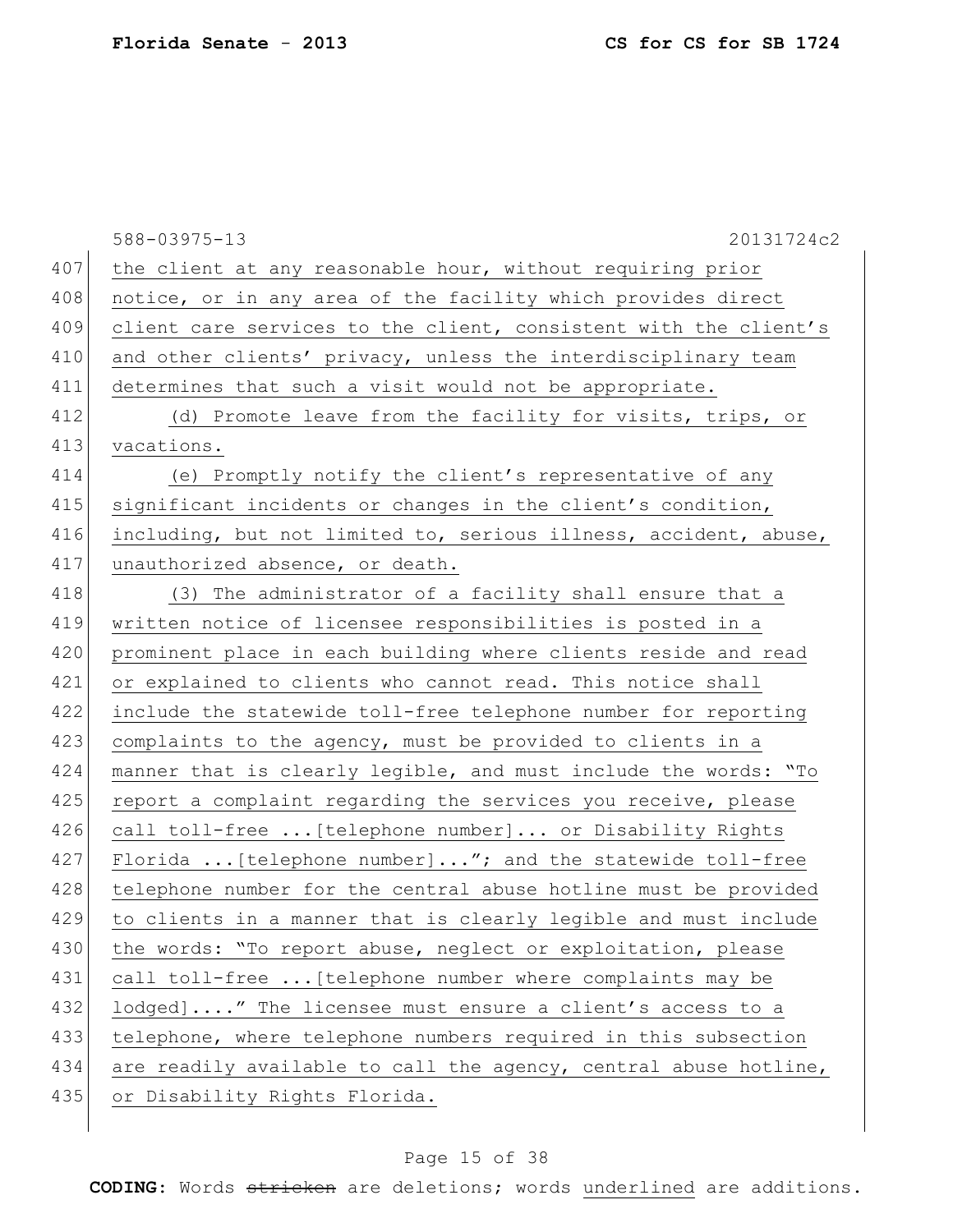|     | $588 - 03975 - 13$<br>20131724c2                                 |
|-----|------------------------------------------------------------------|
| 436 | (4) A licensee or employee of a facility may not serve           |
| 437 | notice upon a client to leave the premises or take any other     |
| 438 | retaliatory action against any person solely due to the          |
| 439 | following:                                                       |
| 440 | (a) The client or other person files an internal or              |
| 441 | external complaint or grievance regarding the facility.          |
| 442 | (b) The client or other person appears as a witness in any       |
| 443 | hearing inside or outside the facility.                          |
| 444 | (5) Before or at the time of admission, the client and the       |
| 445 | client's representative shall be provided with a copy of the     |
| 446 | licensee's responsibilities as provided in this section,         |
| 447 | including grievance procedures and the telephone numbers         |
| 448 | provided in this section.                                        |
| 449 | (6) The licensee must develop and implement policies and         |
| 450 | procedures governing the release of any client information,      |
| 451 | including consent necessary from the client or the client's      |
| 452 | representative.                                                  |
| 453 | Section 8. Section 400.9976, Florida Statutes, is created        |
| 454 | to read:                                                         |
| 455 | 400.9976 Medication practices.-                                  |
| 456 | (1) An individual medication administration record must be       |
| 457 | maintained for each client. Each dose of medication, including a |
| 458 | self-administered dose, shall be properly recorded in the        |
| 459 | client's record. Each client who self-administers medication     |
| 460 | shall be given a pill organizer. Medication must be placed in    |
| 461 | the pill organizer by a nurse. A nurse shall document the date   |
| 462 | and time medication is placed into each client's pill organizer. |
| 463 | All medications must be administered in compliance with the      |
| 464 | physician's orders.                                              |
|     |                                                                  |

## Page 16 of 38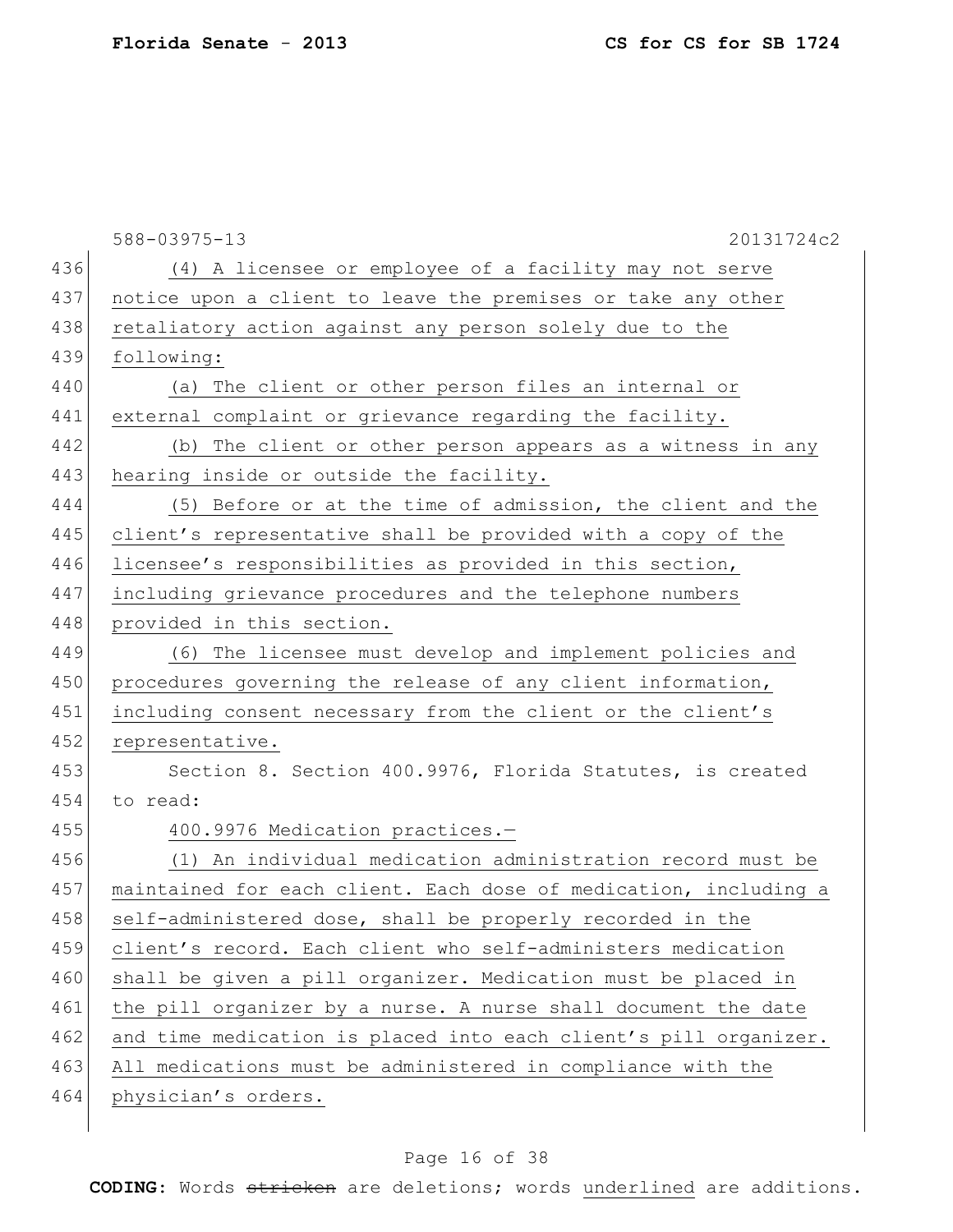|     | 588-03975-13<br>20131724c2                                       |
|-----|------------------------------------------------------------------|
| 465 | (2) If the interdisciplinary team determines that self-          |
| 466 | administration of medications is an appropriate objective, and   |
| 467 | if the physician does not specify otherwise, a client must be    |
| 468 | taught to self-administer his or her medication without a staff  |
| 469 | person. This includes all forms of administration, including     |
| 470 | orally, via injection, and via suppository. The client's         |
| 471 | physician must be informed of the interdisciplinary team's       |
| 472 | decision that self-administration of medications is an objective |
| 473 | for the client. A client may not self-administer medication      |
| 474 | until he or she demonstrates the competency to take the correct  |
| 475 | medication in the correct dosage at the correct time, to respond |
| 476 | to missed doses, and to contact an appropriate person with       |
| 477 | questions.                                                       |
| 478 | (3) Medication administration discrepancies and adverse          |
| 479 | drug reactions must be recorded and reported immediately to a    |
| 480 | physician.                                                       |
| 481 | Section 9. Section 400.9977, Florida Statutes, is created        |
| 482 | to read:                                                         |
| 483 | 400.9977 Protection from abuse, neglect, mistreatment, and       |
| 484 | exploitation. The licensee must develop and implement policies   |
| 485 | and procedures for the screening and training of employees, the  |
| 486 | protection of clients, and the prevention, identification,       |
| 487 | investigation, and reporting of abuse, neglect, and              |
| 488 | exploitation. This includes the licensee's identification of     |
| 489 | clients whose personal histories render them at risk for abusing |
| 490 | other clients, development of intervention strategies to prevent |
| 491 | occurrences, monitoring for changes that would trigger abusive   |
| 492 | behavior, and reassessment of the interventions on a regular     |
| 493 | basis. A licensee shall implement procedures to:                 |
|     |                                                                  |

## Page 17 of 38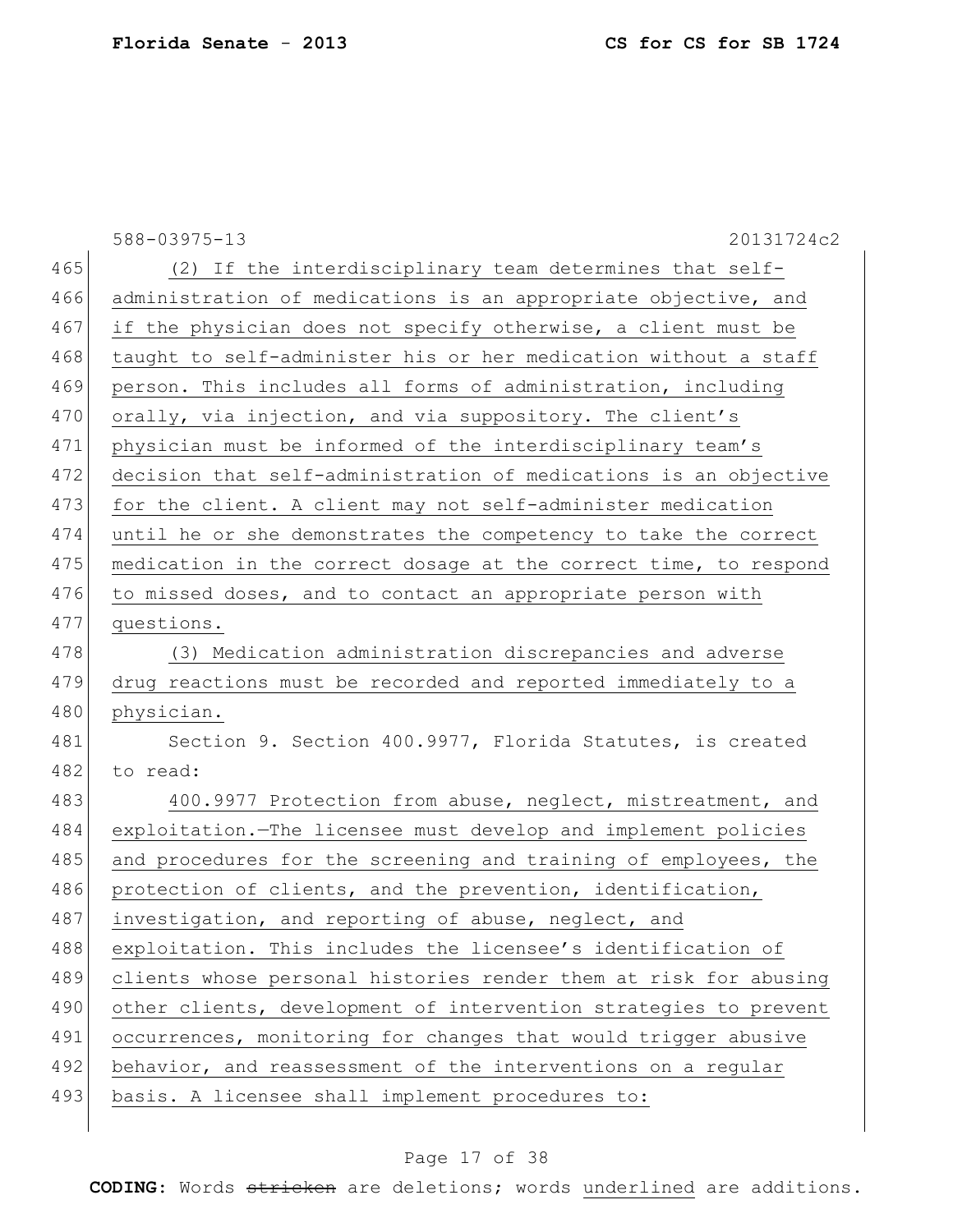|     | 588-03975-13<br>20131724c2                                       |
|-----|------------------------------------------------------------------|
| 494 | (1) Screen potential employees for a history of abuse,           |
| 495 | neglect, or mistreatment of clients. The screening shall include |
| 496 | an attempt to obtain information from previous employers and     |
| 497 | current employers and verification with the appropriate          |
| 498 | licensing boards.                                                |
| 499 | (2) Train employees, through orientation and ongoing             |
| 500 | sessions, on issues related to abuse prohibition practices,      |
| 501 | including identification of abuse, neglect, mistreatment, and    |
| 502 | exploitation, appropriate interventions to deal with aggressive  |
| 503 | or catastrophic reactions of clients, the process to report      |
| 504 | allegations without fear of reprisal, and recognition of signs   |
| 505 | of frustration and stress that may lead to abuse.                |
| 506 | (3) Provide clients, families, and staff with information        |
| 507 | on how and to whom they may report concerns, incidents, and      |
| 508 | grievances without the fear of retribution and provide feedback  |
| 509 | regarding the concerns that have been expressed. A licensee must |
| 510 | identify, correct, and intervene in situations in which abuse,   |
| 511 | neglect, mistreatment, or exploitation is likely to occur,       |
| 512 | including:                                                       |
| 513 | (a) Evaluating the physical environment of the facility to       |
| 514 | identify characteristics that may make abuse or neglect more     |
| 515 | likely to occur, such as secluded areas.                         |
| 516 | (b) Providing sufficient staff on each shift to meet the         |
| 517 | needs of the clients, and ensuring that the staff assigned have  |
| 518 | knowledge of the individual clients' care needs. The licensee    |
| 519 | shall identify inappropriate behaviors of its staff, such as     |
| 520 | using derogatory language, rough handling, ignoring clients      |
| 521 | while giving care, and directing clients who need toileting      |
| 522 | assistance to urinate or defecate in their beds.                 |
|     |                                                                  |

## Page 18 of 38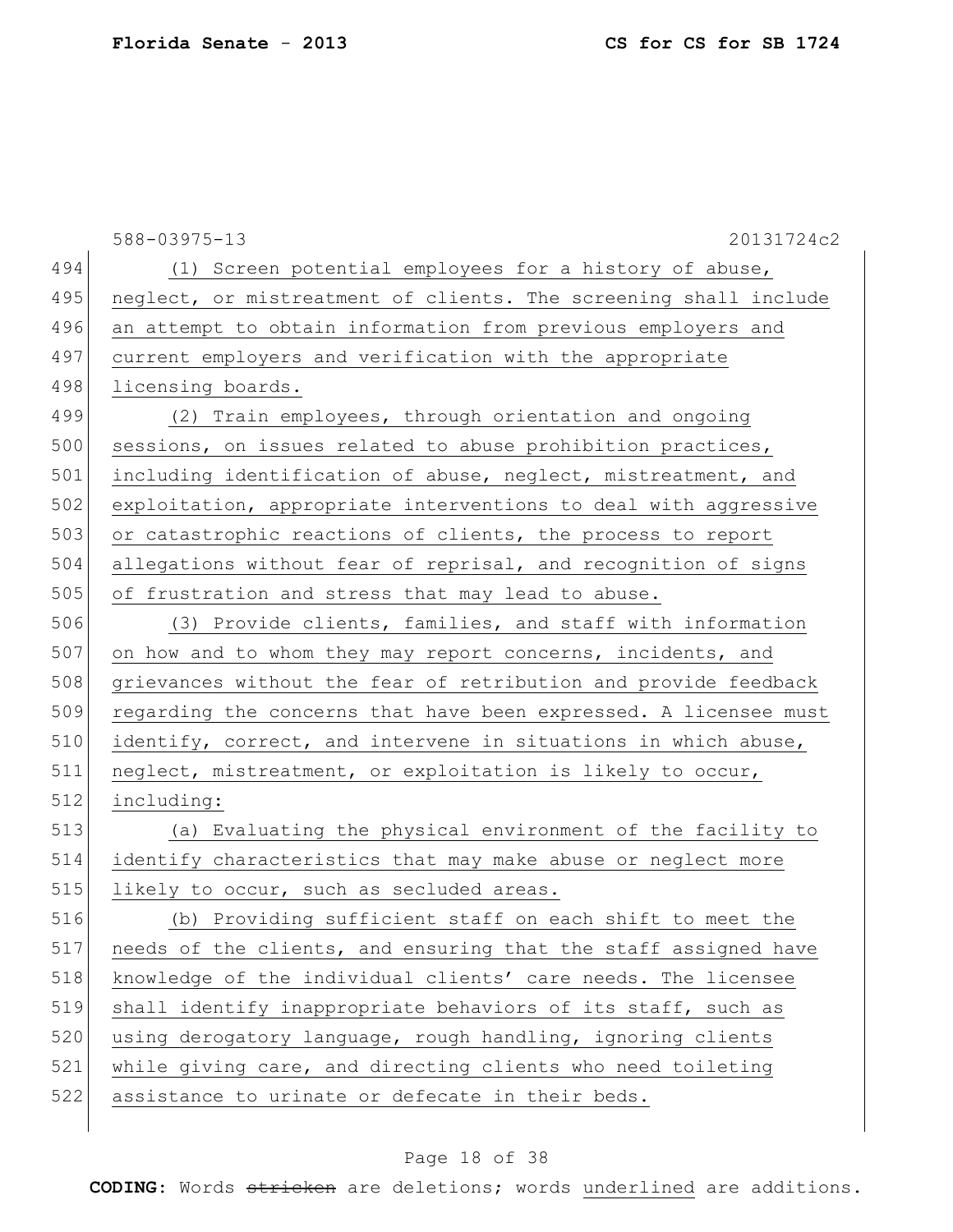|     | 588-03975-13<br>20131724c2                                       |
|-----|------------------------------------------------------------------|
| 523 | (c) Assessing, planning care for, and monitoring clients         |
| 524 | with needs and behaviors that might lead to conflict or neglect, |
| 525 | such as clients with a history of aggressive behaviors, clients  |
| 526 | who have behaviors such as entering other clients' rooms,        |
| 527 | clients with self-injurious behaviors, clients with              |
| 528 | communication disorders, and clients who require heavy nursing   |
| 529 | care or are totally dependent on staff.                          |
| 530 | (4) Identify events, such as suspicious bruising of              |
| 531 | clients, occurrences, patterns, and trends that may constitute   |
| 532 | abuse and determine the direction of the investigation.          |
| 533 | (5) Investigate different types of incidents, identify the       |
| 534 | staff member responsible for the initial reporting, investigate  |
| 535 | alleged violations, and report results to the proper             |
| 536 | authorities. The licensee must analyze the occurrences to        |
| 537 | determine what changes are needed, if any, to policies and       |
| 538 | procedures to prevent further occurrences and to take all        |
| 539 | necessary corrective action depending on the results of the      |
| 540 | investigation.                                                   |
| 541 | (6) Protect clients from harm during an investigation.           |
| 542 | (7) Report all alleged violations and all substantiated          |
| 543 | incidents, as required under chapters 39 and 415, to the         |
| 544 | licensing authorities and all other agencies as required and to  |
| 545 | report any knowledge it has of any actions by a court of law     |
| 546 | that would indicate an employee is unfit for service.            |
| 547 | Section 10. Section 400.9978, Florida Statutes, is created       |
| 548 | to read:                                                         |
| 549 | 400.9978 Restraints and seclusion; client safety.-               |
| 550 | (1) Each facility shall provide a therapeutic milieu that        |
| 551 | supports a culture of individual empowerment and responsibility. |
|     |                                                                  |

## Page 19 of 38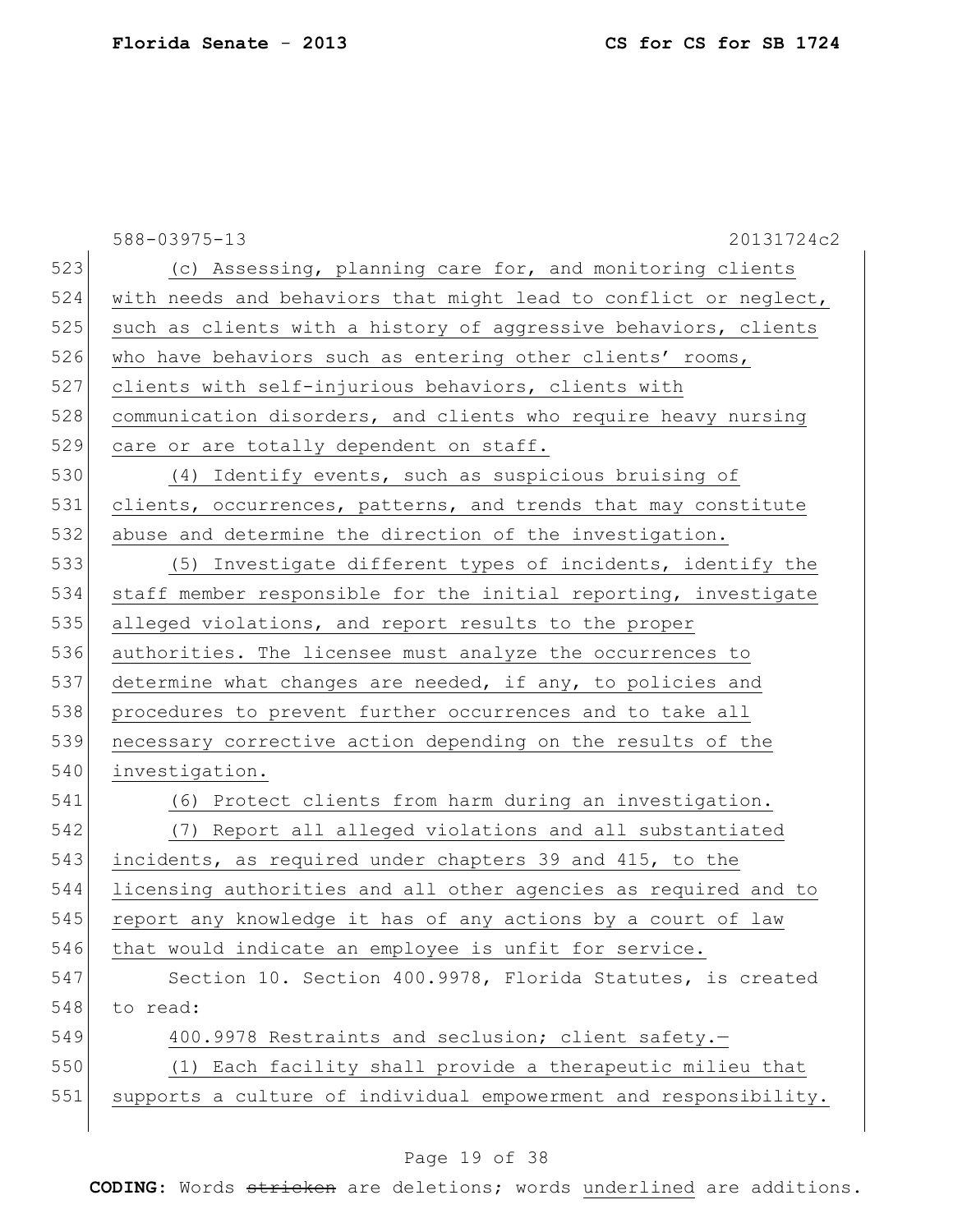|     | 588-03975-13<br>20131724c2                                       |
|-----|------------------------------------------------------------------|
| 552 | The health and safety of the client shall be the primary concern |
| 553 | at all times.                                                    |
| 554 | (2) The use of physical restraints must be ordered and           |
| 555 | documented by a physician and must be consistent with policies   |
| 556 | and procedures adopted by the facility. The client or, if        |
| 557 | applicable, the client's representative must be informed of the  |
| 558 | facility's physical restraint policies and procedures at the     |
| 559 | time of the client's admission.                                  |
| 560 | (3) The use of chemical restraints is limited to prescribed      |
| 561 | dosages of medications as ordered by a physician and must be     |
| 562 | consistent with the client's diagnosis and the policies and      |
| 563 | procedures adopted by the facility. The client and, if           |
| 564 | applicable, the client's representative must be informed of the  |
| 565 | facility's chemical restraint policies and procedures at the     |
| 566 | time of the client's admission.                                  |
| 567 | (4) Based on a physician's assessment, if a client exhibits      |
| 568 | symptoms that present an immediate risk of injury or death to    |
| 569 | self or others, a physician may issue an emergency treatment     |
| 570 | order to immediately administer rapid response psychotropic      |
| 571 | medications or other chemical restraints. Each emergency         |
| 572 | treatment order must be documented and maintained in the         |
| 573 | client's record.                                                 |
| 574 | (a) An emergency treatment order is effective for no more        |
| 575 | than 24 hours.                                                   |
| 576 | (b) Whenever a client is medicated in accordance with this       |
| 577 | subsection, the client's representative or responsible party and |
| 578 | the client's physician must be notified as soon as practicable.  |
| 579 | (5) A client who is prescribed and receiving a medication        |
| 580 | that can serve as a chemical restraint for a purpose other than  |
|     |                                                                  |

## Page 20 of 38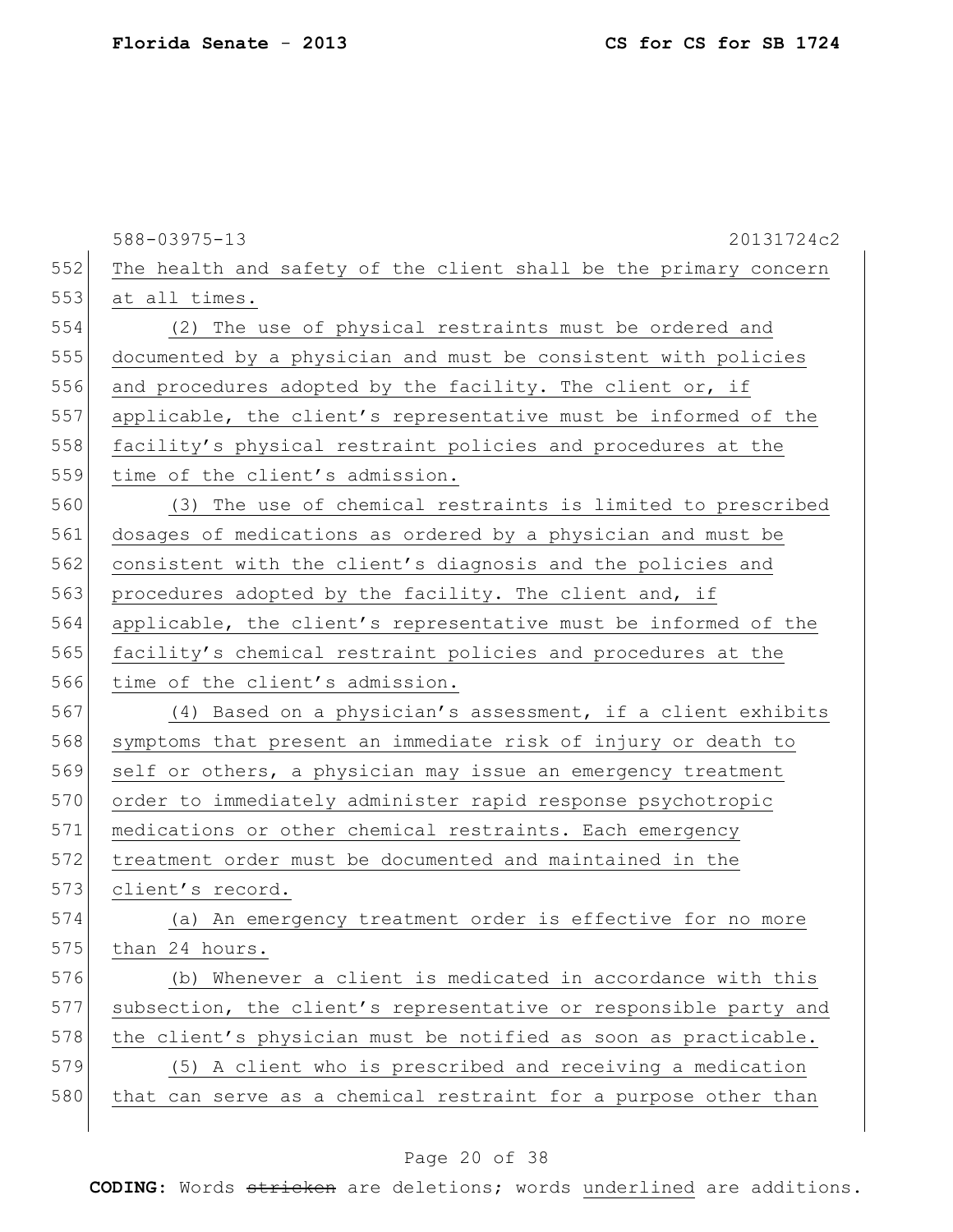|     | 588-03975-13<br>20131724c2                                       |
|-----|------------------------------------------------------------------|
| 581 | an emergency treatment order must be evaluated by his or her     |
| 582 | physician at least monthly to assess the following:              |
| 583 | The continued need for the medication.<br>(a)                    |
| 584 | (b) The level of the medication in the client's blood, as        |
| 585 | appropriate.                                                     |
| 586 | The need for adjustments in the prescription.<br>(C)             |
| 587 | The licensee shall ensure that clients are free from<br>(6)      |
| 588 | unnecessary drugs and physical restraints and are provided       |
| 589 | treatment to reduce dependency on drugs and physical restraints. |
| 590 | The licensee may use physical restraints and seclusion<br>(7)    |
| 591 | only as authorized by the facility's written physical restraint  |
| 592 | and seclusion policies, which must be in compliance with this    |
| 593 | section and applicable rules.                                    |
| 594 | (8) Interventions to manage dangerous client behavior must       |
| 595 | be employed with sufficient safeguards and supervision to ensure |
| 596 | that the safety, welfare, and civil and human rights of each     |
| 597 | client are adequately protected.                                 |
| 598 | (9) A facility shall notify the parent or guardian of a          |
| 599 | client each time restraint or seclusion is used. Such            |
| 600 | notification must be within 24 hours from the time the restraint |
| 601 | or seclusion occurs. Reasonable efforts must be taken to notify  |
| 602 | the parent or guardian by telephone or e-mail, or both, and      |
| 603 | these efforts must be documented.                                |
| 604 | (10) The agency may adopt by rule standards and procedures       |
| 605 | relating to the use of restraints, restraint positioning,        |
| 606 | seclusion, and emergency treatment orders for psychotropic       |
| 607 | medications, restraint, and seclusion. These rules must include  |
| 608 | duration of restraint use, staff training, client observation    |
| 609 | during restraint, and documentation and reporting standards.     |
|     |                                                                  |

## Page 21 of 38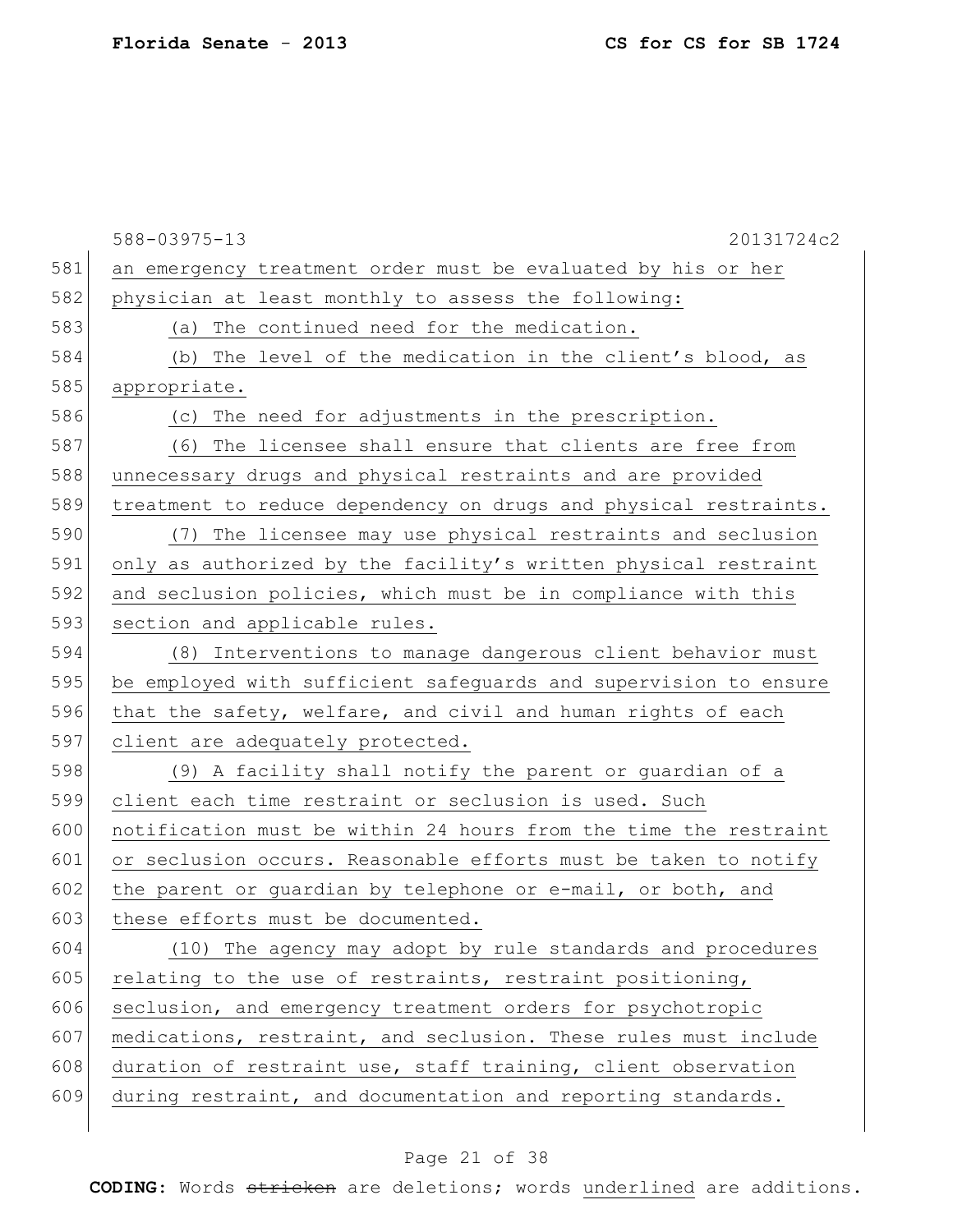|     | $588 - 03975 - 13$<br>20131724c2                                |
|-----|-----------------------------------------------------------------|
| 610 | Section 11. Section 400.9979, Florida Statutes, is created      |
| 611 | to read:                                                        |
| 612 | 400.9979 Background screening; administration and               |
| 613 | $m$ anaqement.-                                                 |
| 614 | (1) The agency shall require level 2 background screening       |
| 615 | for personnel as required in s. 408.809(1) (e) pursuant to      |
| 616 | chapter 435 and s. 408.809.                                     |
| 617 | (2) The licensee shall maintain personnel records for each      |
| 618 | staff member which contain, at a minimum, documentation of      |
| 619 | background screening, if applicable, a job description,         |
| 620 | documentation of compliance with all training requirements of   |
| 621 | this part or applicable rule, the employment application,       |
| 622 | references, a copy of all job performance evaluations, and, for |
| 623 | each staff member who performs services for which licensure or  |
| 624 | certification is required, a copy of all licenses or            |
| 625 | certification held by the staff member.                         |
| 626 | (3) The licensee must:                                          |
| 627 | (a) Develop and implement infection control policies and        |
| 628 | procedures and include such policies and procedures in the      |
| 629 | licensee's policy manual.                                       |
| 630 | (b) Maintain liability insurance as defined in s. 624.605.      |
| 631 | (c) Designate one person as an administrator who is             |
| 632 | responsible and accountable for the overall management of the   |
| 633 | facility.                                                       |
| 634 | (d) Designate a person in writing to be responsible for the     |
| 635 | facility when the administrator is absent from the facility for |
| 636 | more than 24 hours.                                             |
| 637 | (e) Designate in writing a program director who is              |
| 638 | responsible for supervising the therapeutic and behavioral      |
|     |                                                                 |

## Page 22 of 38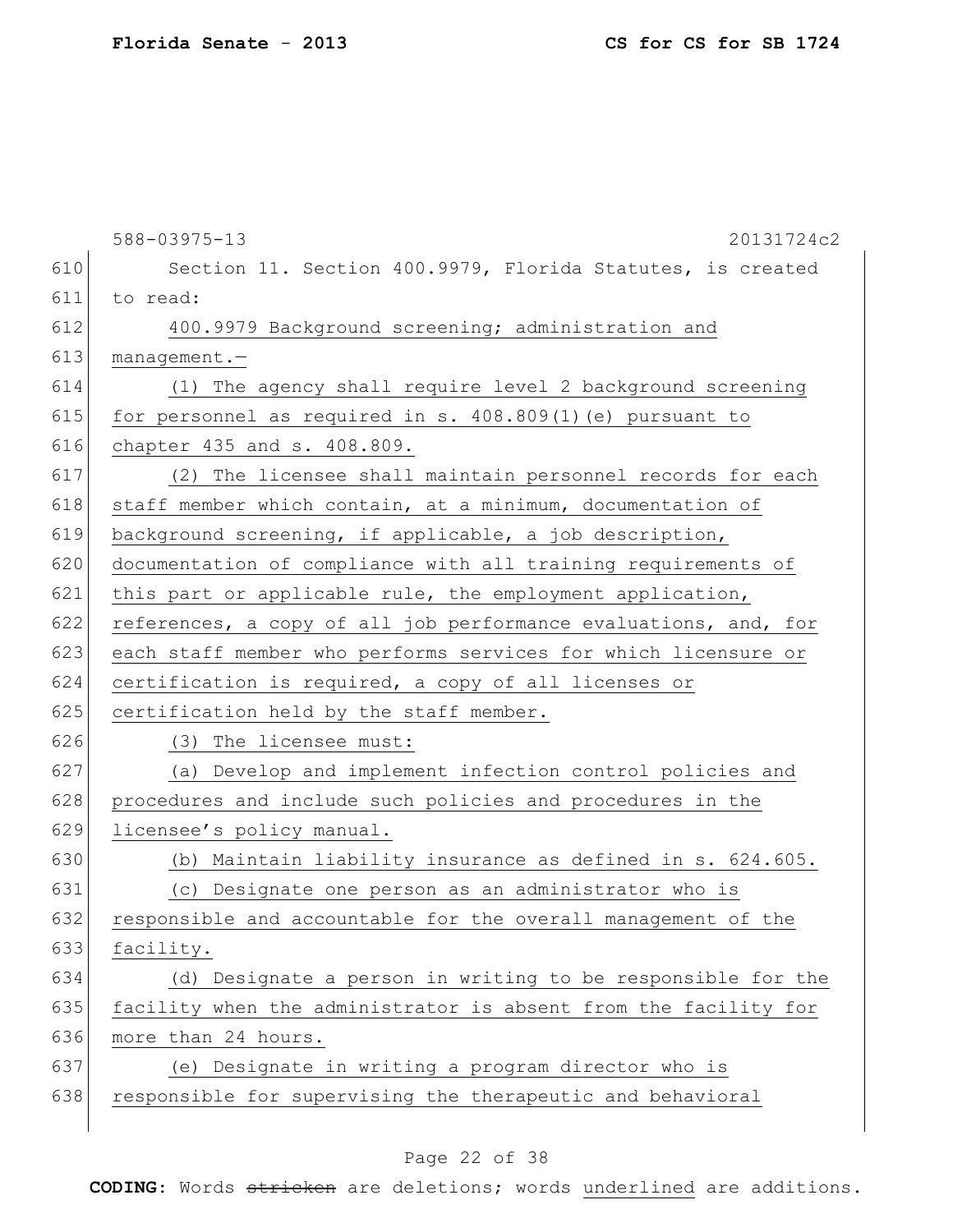|     | 588-03975-13<br>20131724c2                                       |
|-----|------------------------------------------------------------------|
| 639 | staff, determining the levels of supervision, and determining    |
| 640 | room placement for each client.                                  |
| 641 | (f) Designate in writing a person to be responsible when         |
| 642 | the program director is absent from the facility for more than   |
| 643 | 24 hours.                                                        |
| 644 | (g) Obtain approval of the comprehensive emergency               |
| 645 | management plan, pursuant to s. 400.9981(2) (e), from the local  |
| 646 | emergency management agency. Pending the approval of the plan,   |
| 647 | the local emergency management agency shall ensure that the      |
| 648 | following agencies, at a minimum, are given the opportunity to   |
| 649 | review the plan: the Department of Health, the Agency for Health |
| 650 | Care Administration, and the Division of Emergency Management.   |
| 651 | Appropriate volunteer organizations must also be given the       |
| 652 | opportunity to review the plan. The local emergency management   |
| 653 | agency shall complete its review within 60 days and either       |
| 654 | approve the plan or advise the licensee of necessary revisions.  |
| 655 | (h) Maintain written records in a form and system that           |
| 656 | comply with medical and business practices and make such records |
| 657 | available in the facility for review or submission to the agency |
| 658 | upon request. The records shall include:                         |
| 659 | 1. A daily census record that indicates the number of            |
| 660 | clients currently receiving services in the facility, including  |
| 661 | information regarding any public funding of such clients.        |
| 662 | 2. A record of all accidents or unusual incidents involving      |
| 663 | any client or staff member that caused, or had the potential to  |
| 664 | cause, injury or harm to any person or property within the       |
| 665 | facility. Such records must contain a clear description of each  |
| 666 | accident or incident, the names of the persons involved, a       |
| 667 | description of all medical or other services provided to these   |
|     |                                                                  |

## Page 23 of 38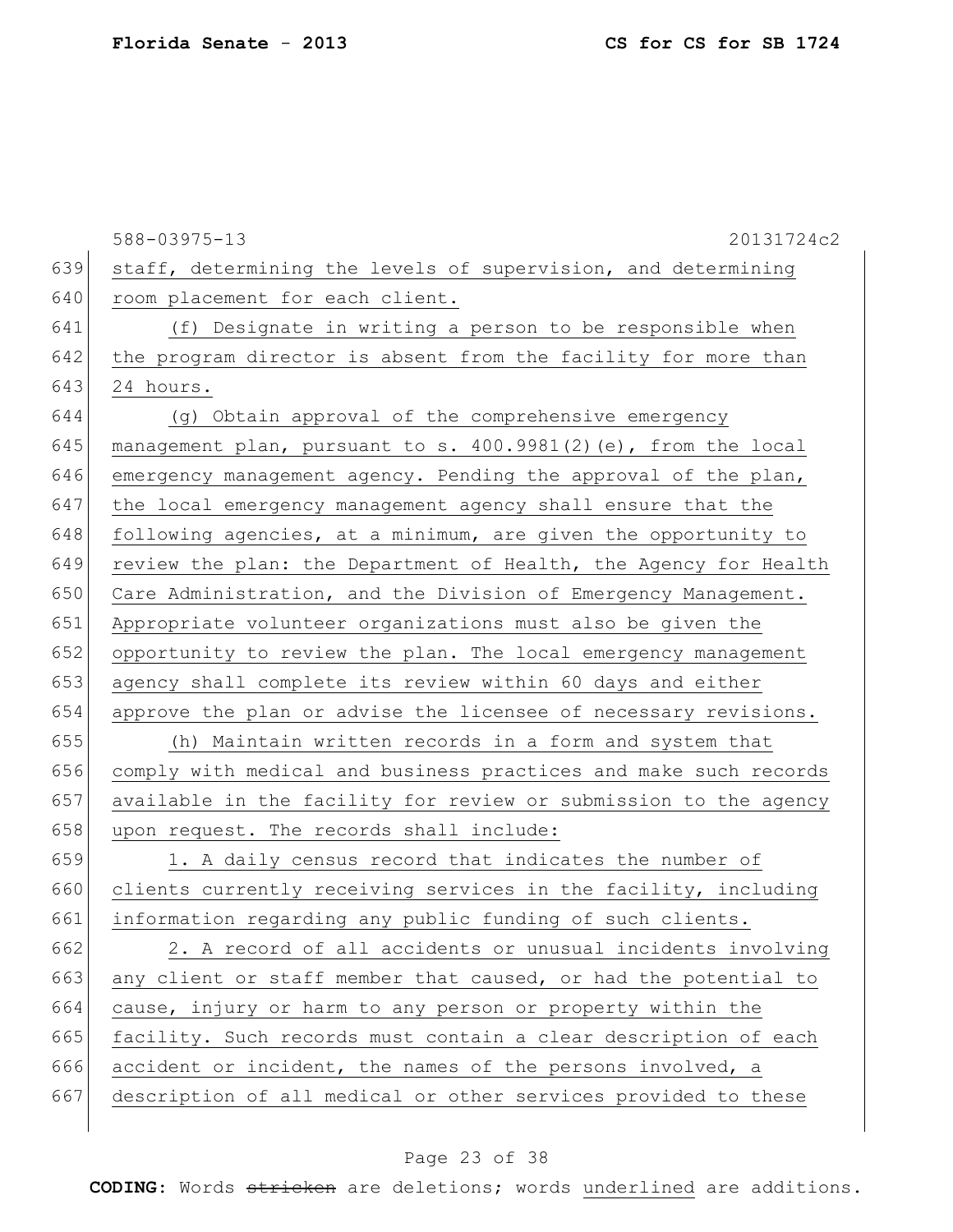|     | 588-03975-13<br>20131724c2                                      |
|-----|-----------------------------------------------------------------|
| 668 | persons specifying who provided such services, and the steps    |
| 669 | taken to prevent recurrence of such accidents or incidents.     |
| 670 | 3. A copy of current agreements with third-party providers.     |
| 671 | 4. A copy of current agreements with each consultant            |
| 672 | employed by the licensee and documentation of each consultant's |
| 673 | visits and required written, dated reports.                     |
| 674 | Section 12. Section 400.9980, Florida Statutes, is created      |
| 675 | to read:                                                        |
| 676 | 400.9980 Property and personal affairs of clients.-             |
| 677 | (1) A client shall be given the option of using his or her      |
| 678 | own belongings, as space permits; choosing his or her roommate  |
| 679 | if practical and not clinically contraindicated; and, whenever  |
| 680 | possible, unless the client is adjudicated incompetent or       |
| 681 | incapacitated under state law, managing his or her own affairs. |
| 682 | (2) The admission of a client to a facility and his or her      |
| 683 | presence therein shall not confer on a licensee, administrator, |
| 684 | employee, or representative thereof any authority to manage,    |
| 685 | use, or dispose of any property of the client, nor shall such   |
| 686 | admission or presence confer on any of such persons any         |
| 687 | authority or responsibility for the personal affairs of the     |
| 688 | client except that which may be necessary for the safe          |
| 689 | management of the facility or for the safety of the client.     |
| 690 | (3) A licensee, administrator, employee, or representative      |
| 691 | thereof may:                                                    |
| 692 | (a) Not act as the quardian, trustee, or conservator for        |
| 693 | any client or any of such client's property.                    |
| 694 | (b) Act as a competent client's payee for social security,      |
| 695 | veteran's, or railroad benefits if the client provides consent  |
| 696 | and the licensee files a surety bond with the agency in an      |
|     |                                                                 |

## Page 24 of 38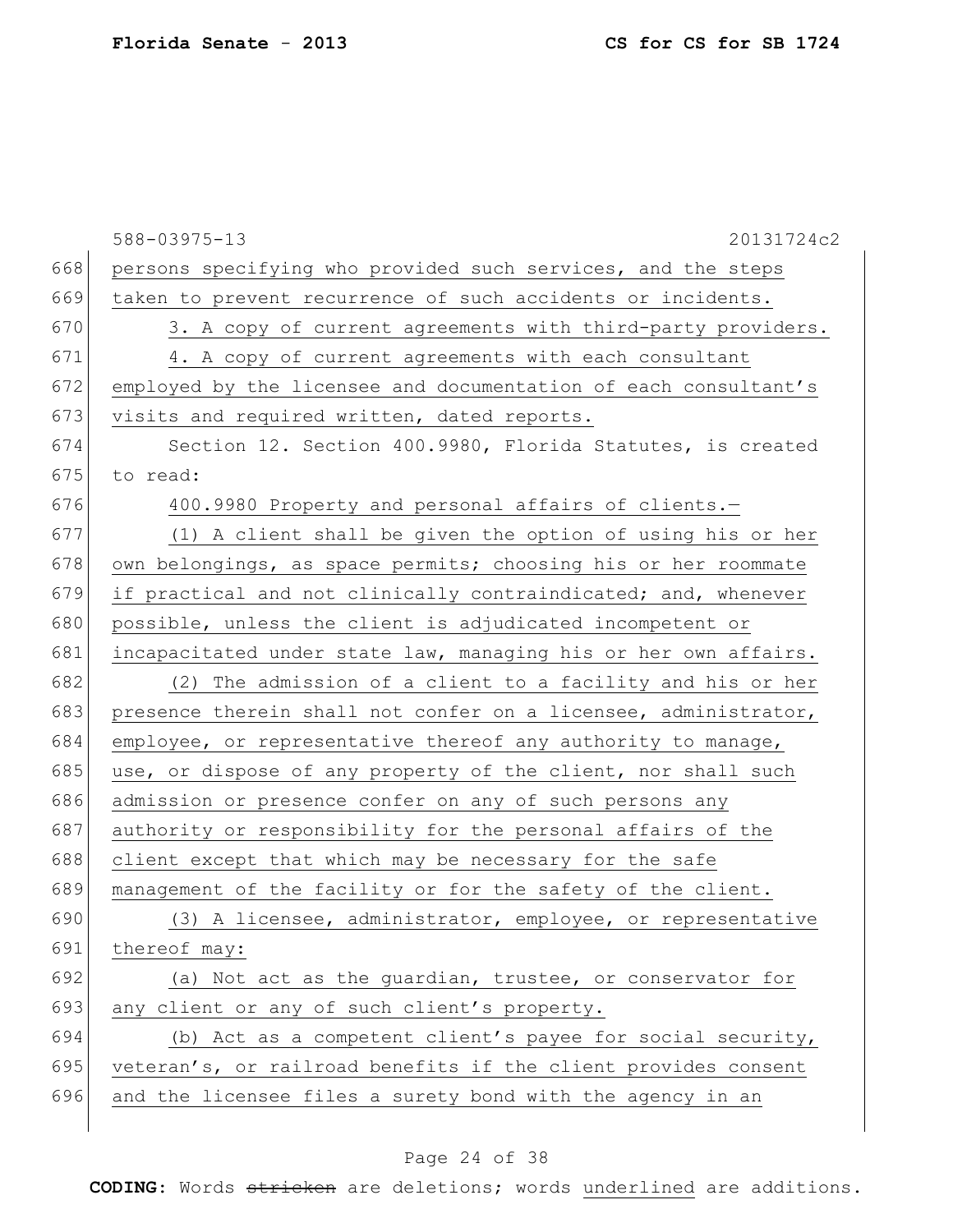|     | 588-03975-13<br>20131724c2                                       |
|-----|------------------------------------------------------------------|
| 697 | amount equal to twice the average monthly aggregate income or    |
| 698 | personal funds due to the client, or expendable for the client's |
| 699 | account, that are received by a licensee.                        |
| 700 | (c) Act as the power of attorney for a client if the             |
| 701 | licensee has filed a surety bond with the agency in an amount    |
| 702 | equal to twice the average monthly income of the client, plus    |
| 703 | the value of any client's property under the control of the      |
| 704 | attorney in fact.                                                |
| 705 |                                                                  |
| 706 | The bond under paragraph (b) or paragraph (c) shall be executed  |
| 707 | by the licensee as principal and a licensed surety company. The  |
| 708 | bond shall be conditioned upon the faithful compliance of the    |
| 709 | licensee with the requirements of licensure and shall be payable |
| 710 | to the agency for the benefit of any client who suffers a        |
| 711 | financial loss as a result of the misuse or misappropriation of  |
| 712 | funds held pursuant to this subsection. Any surety company that  |
| 713 | cancels or does not renew the bond of any licensee shall notify  |
| 714 | the agency in writing not less than 30 days in advance of such   |
| 715 | action, giving the reason for the cancellation or nonrenewal.    |
| 716 | Any licensee, administrator, employee, or representative thereof |
| 717 | who is granted power of attorney for any client of the facility  |
| 718 | shall, on a monthly basis, notify the client in writing of any   |
| 719 | transaction made on behalf of the client pursuant to this        |
| 720 | subsection, and a copy of such notification given to the client  |
| 721 | shall be retained in each client's file and available for agency |
| 722 | inspection.                                                      |
| 723 | (4) A licensee, upon mutual consent with the client, shall       |
| 724 | provide for the safekeeping in the facility of the client's      |
| 725 | personal effects of a value not in excess of \$1,000 and the     |

## Page 25 of 38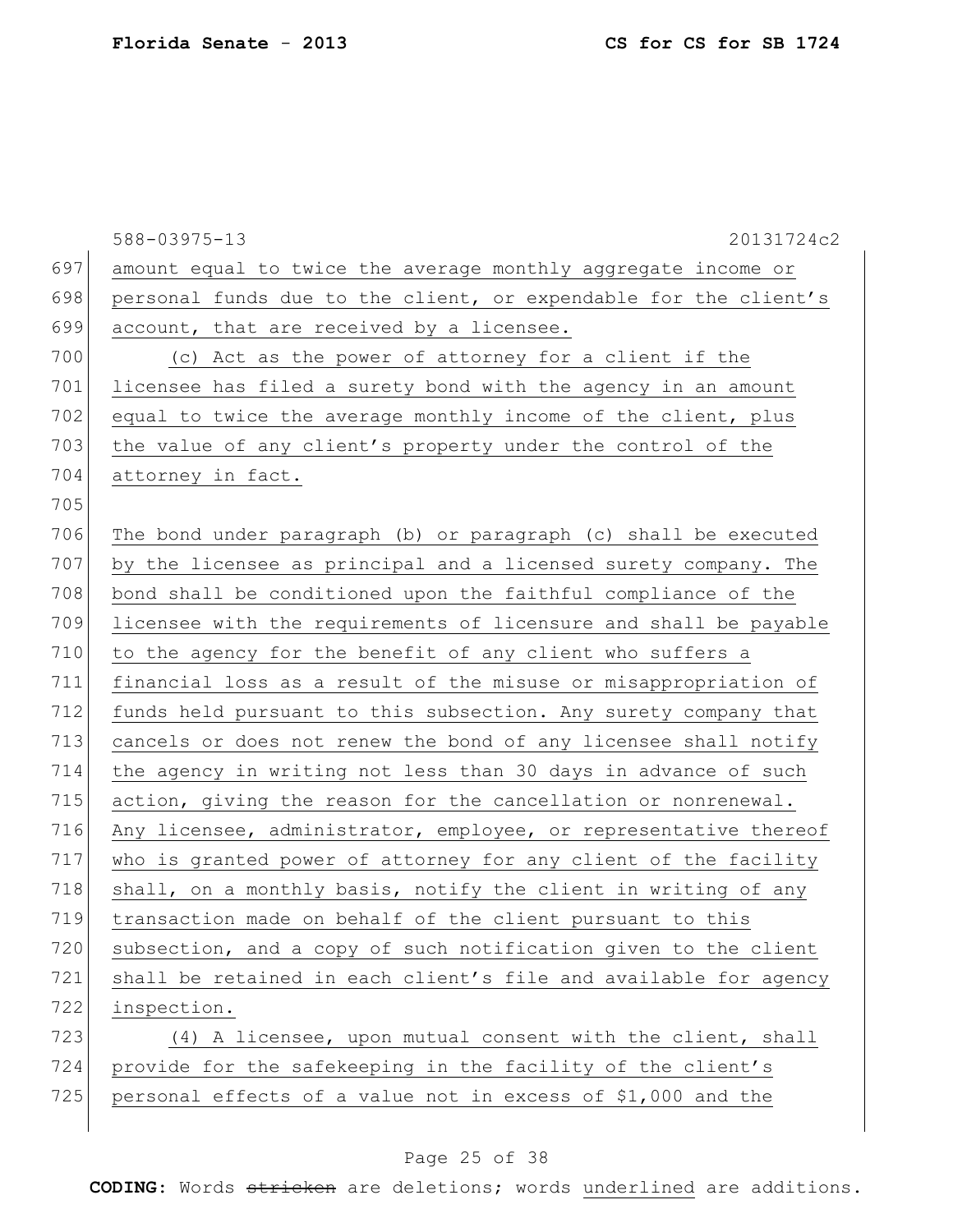588-03975-13 20131724c2 726 client's funds not in excess of \$500 cash and shall keep 727 complete and accurate records of all such funds and personal 728 effects received. If a client is absent from a facility for 24 729 hours or more, the licensee may provide for the safekeeping of 730 the client's personal effects of a value in excess of  $$1,000$ . 731 (5) Any funds or other property belonging to or due to a 732 client or expendable for his or her account that is received by 733 licensee shall be trust funds and shall be kept separate from 734 the funds and property of the licensee and other clients or 735 shall be specifically credited to such client. Such trust funds 736 shall be used or otherwise expended only for the account of the 737 client. At least once every month, unless upon order of a court 738 of competent jurisdiction, the licensee shall furnish the client 739 and the client's representative a complete and verified 740 statement of all funds and other property to which this 741 subsection applies, detailing the amount and items received, 742 together with their sources and disposition. In any event, the 743 licensee shall furnish such statement annually and upon the 744 discharge or transfer of a client. Any governmental agency or 745 private charitable agency contributing funds or other property 746 to the account of a client shall also be entitled to receive 747 such statement monthly and upon the discharge or transfer of the 748 client. 749 (6) (a) In addition to any damages or civil penalties to 750 which a person is subject, any person who: 751 1. Intentionally withholds a client's personal funds, 752 personal property, or personal needs allowance, or who demands, 753 beneficially receives, or contracts for payment of all or any 754 part of a client's personal property or personal needs allowance

#### Page 26 of 38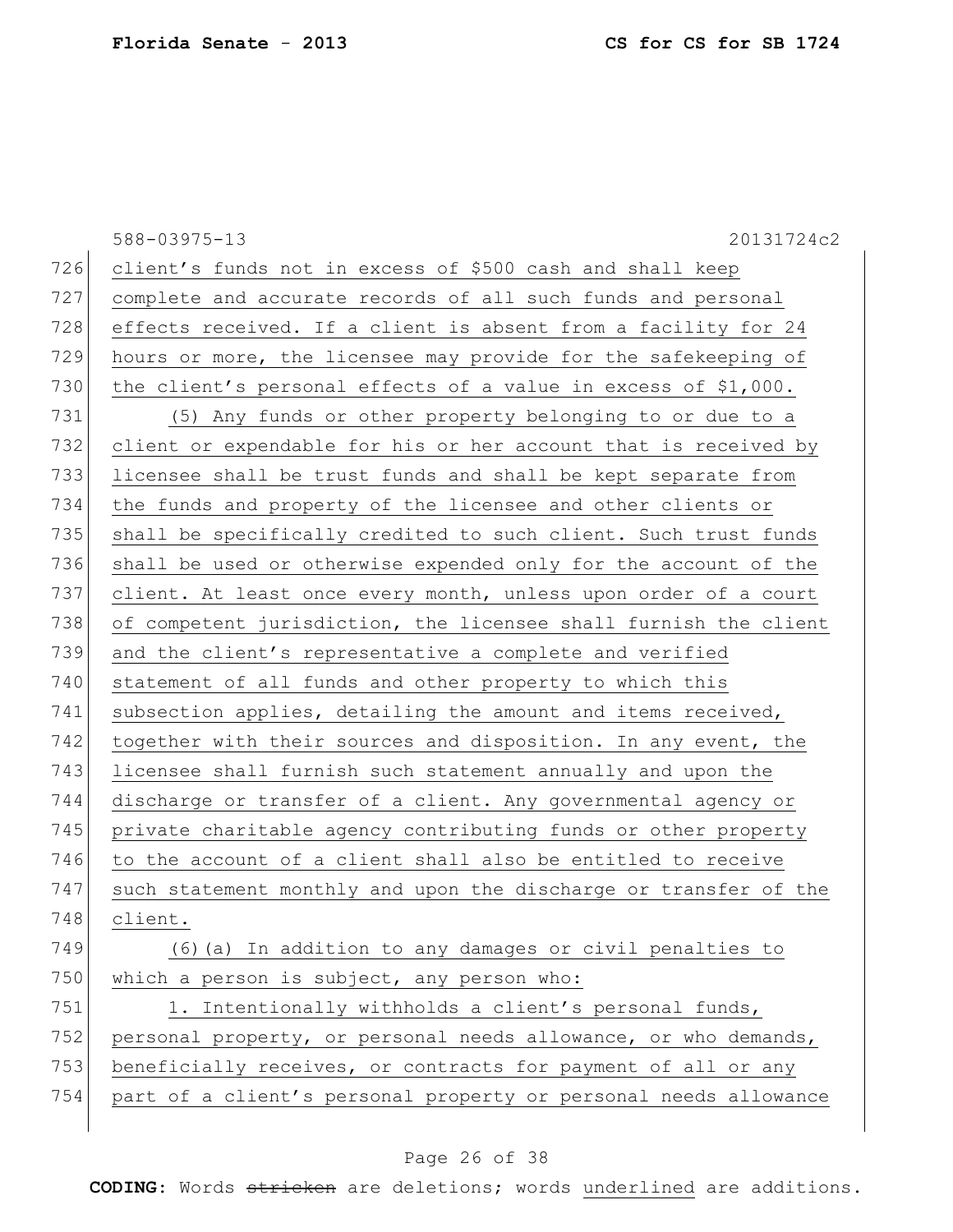|     | $588 - 03975 - 13$<br>20131724c2                                 |
|-----|------------------------------------------------------------------|
| 755 | in satisfaction of the facility rate for supplies and services;  |
| 756 | $\circ$ $\,$                                                     |
| 757 | 2. Borrows from or pledges any personal funds of a client,       |
| 758 | other than the amount agreed to by written contract under s.     |
| 759 | $429.24$ ,                                                       |
| 760 |                                                                  |
| 761 | commits a misdemeanor of the first degree, punishable as         |
| 762 | provided in s. 775.082 or s. 775.083.                            |
| 763 | (b) Any licensee, administrator, employee, or                    |
| 764 | representative thereof who is granted power of attorney for any  |
| 765 | client of the facility and who misuses or misappropriates funds  |
| 766 | obtained through this power commits a felony of the third        |
| 767 | degree, punishable as provided in s. 775.082, s. 775.083, or s.  |
| 768 | 775.084.                                                         |
| 769 | (7) In the event of the death of a client, a licensee shall      |
| 770 | return all refunds, funds, and property held in trust to the     |
| 771 | client's personal representative, if one has been appointed at   |
| 772 | the time the licensee disburses such funds, or, if not, to the   |
| 773 | client's spouse or adult next of kin named in a beneficiary      |
| 774 | designation form provided by the licensee to the client. If the  |
| 775 | client has no spouse or adult next of kin or such person cannot  |
| 776 | be located, funds due the client shall be placed in an interest- |
| 777 | bearing account and all property held in trust by the licensee   |
| 778 | shall be safeguarded until such time as the funds and property   |
| 779 | are disbursed pursuant to the Florida Probate Code. Such funds   |
| 780 | shall be kept separate from the funds and property of the        |
| 781 | licensee and other clients of the facility. If the funds of the  |
| 782 | deceased client are not disbursed pursuant to the Florida        |
| 783 | Probate Code within 2 years after the client's death, the funds  |
|     |                                                                  |

## Page 27 of 38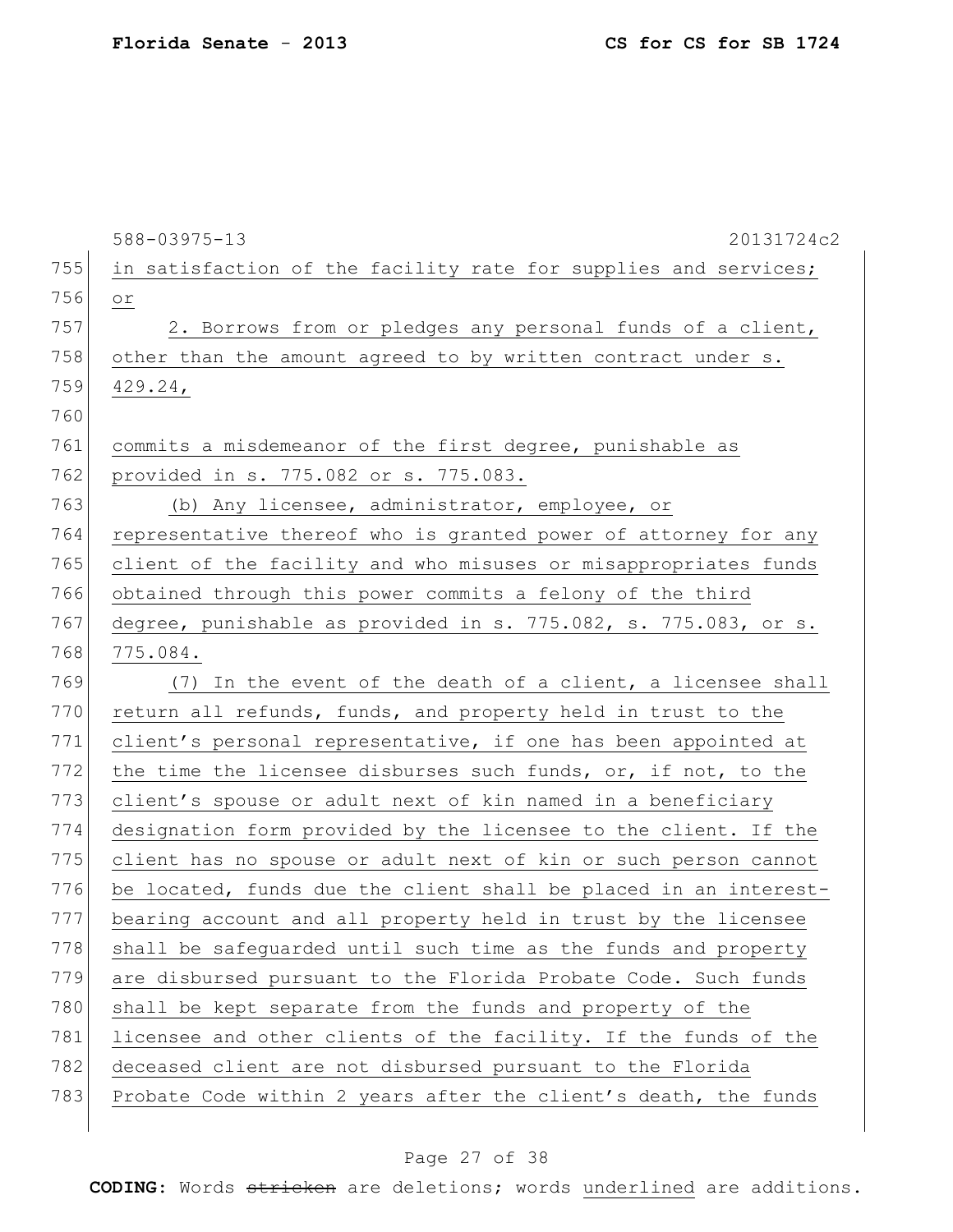|     | 588-03975-13<br>20131724c2                                       |
|-----|------------------------------------------------------------------|
| 784 | shall be deposited in the Health Care Trust Fund administered by |
| 785 | the agency.                                                      |
| 786 | (8) The agency, by rule, may clarify terms and specify           |
| 787 | procedures and documentation necessary to administer the         |
| 788 | provisions of this section relating to the proper management of  |
| 789 | clients' funds and personal property and the execution of surety |
| 790 | bonds.                                                           |
| 791 | Section 13. Section 400.9981, Florida Statutes, is created       |
| 792 | to read:                                                         |
| 793 | 400.9981 Rules establishing standards.-                          |
| 794 | (1) It is the intent of the Legislature that rules               |
| 795 | published and enforced pursuant to this part and part II of      |
| 796 | chapter 408 include criteria to ensure reasonable and consistent |
| 797 | quality of care and client safety. Rules should make reasonable  |
| 798 | efforts to accommodate the needs and preferences of clients to   |
| 799 | enhance the quality of life in transitional living facilities.   |
| 800 | (2) The agency may adopt and enforce rules to implement          |
| 801 | this part and part II of chapter 408, which shall include        |
| 802 | reasonable and fair criteria in relation to the following:       |
| 803 | (a) The location of transitional living facilities.              |
| 804 | The number of qualifications of all personnel,<br>(b)            |
| 805 | including management, medical, nursing, and other professional   |
| 806 | personnel and nursing assistants and support personnel having    |
| 807 | responsibility for any part of the care given to clients. The    |
| 808 | licensee must have enough qualified professional staff available |
| 809 | to carry out and monitor the various professional interventions  |
| 810 | in accordance with the stated goals and objectives of each       |
| 811 | comprehensive treatment plan.                                    |
| 812 | (c) Requirements for personnel procedures, reporting             |
|     |                                                                  |

## Page 28 of 38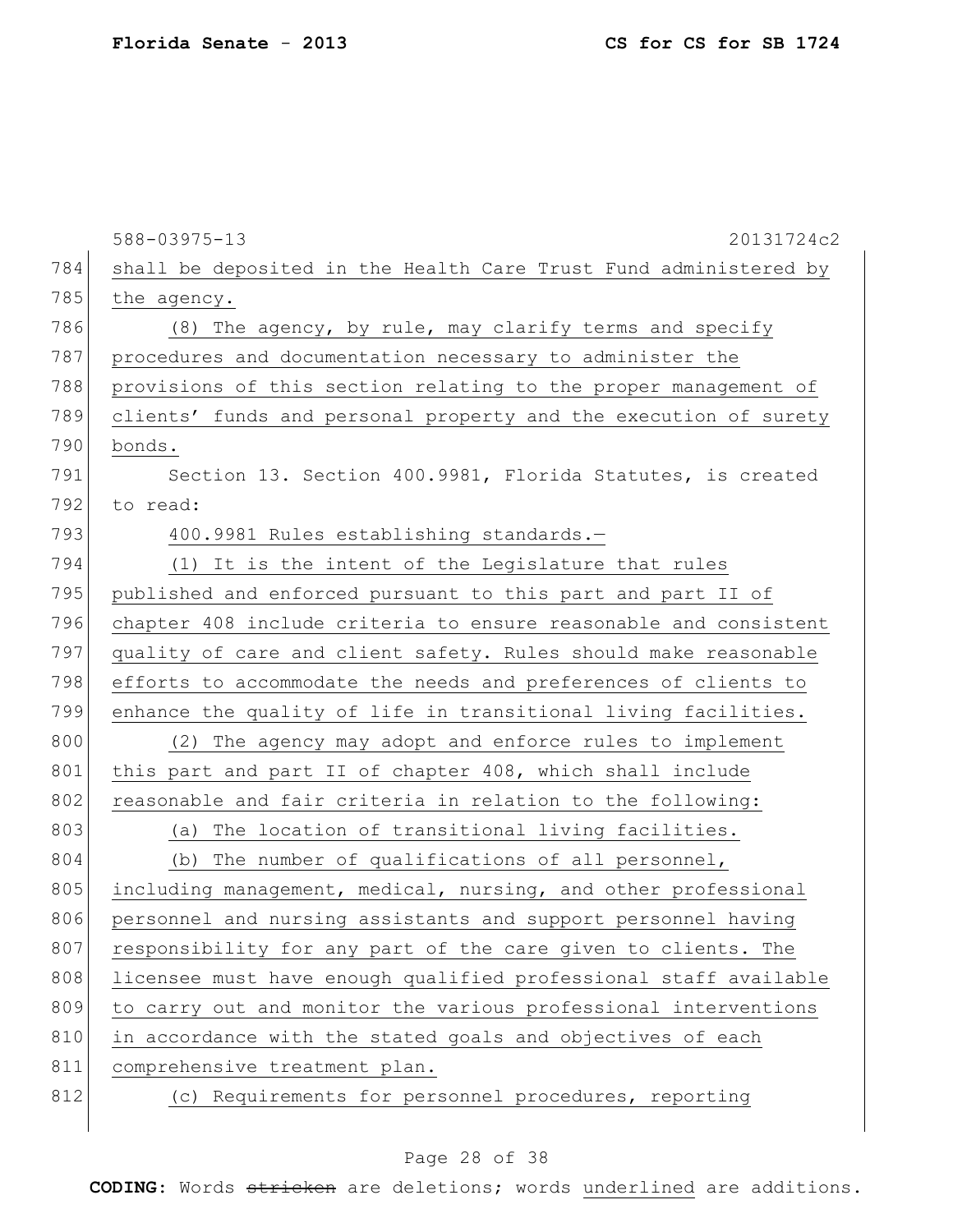|     | 588-03975-13<br>20131724c2                                       |
|-----|------------------------------------------------------------------|
| 813 | procedures, and documentation necessary to implement this part.  |
| 814 | (d) Services provided to clients of transitional living          |
| 815 | facilities.                                                      |
| 816 | (e) The preparation and annual update of a comprehensive         |
| 817 | emergency management plan in consultation with the Division of   |
| 818 | Emergency Management. At a minimum, the rules must provide for   |
| 819 | plan components that address emergency evacuation                |
| 820 | transportation; adequate sheltering arrangements; postdisaster   |
| 821 | activities, including provision of emergency power, food, and    |
| 822 | water; postdisaster transportation; supplies; staffing;          |
| 823 | emergency equipment; individual identification of clients and    |
| 824 | transfer of records; communication with families; and responses  |
| 825 | to family inquiries.                                             |
| 826 | Section 14. Section 400.9982, Florida Statutes, is created       |
| 827 | to read:                                                         |
| 828 | 400.9982 Violations; penalties.-                                 |
| 829 | (1) Each violation of this part and rules adopted pursuant       |
| 830 | thereto shall be classified according to the nature of the       |
| 831 | violation and the gravity of its probable effect on facility     |
| 832 | clients. The agency shall indicate the classification on the     |
| 833 | written notice of the violation as follows:                      |
| 834 | (a) Class "I" violations are defined in s. 408.813. The          |
| 835 | agency shall issue a citation regardless of correction and       |
| 836 | impose an administrative fine of \$5,000 for an isolated         |
| 837 | violation, \$7,500 for a patterned violation, and \$10,000 for a |
| 838 | widespread violation. Violations may be identified and a fine    |
| 839 | must be levied notwithstanding the correction of the deficiency  |
| 840 | giving rise to the violation.                                    |
| 841 | (b) Class "II" violations are defined in s. 408.813. The         |
|     |                                                                  |

## Page 29 of 38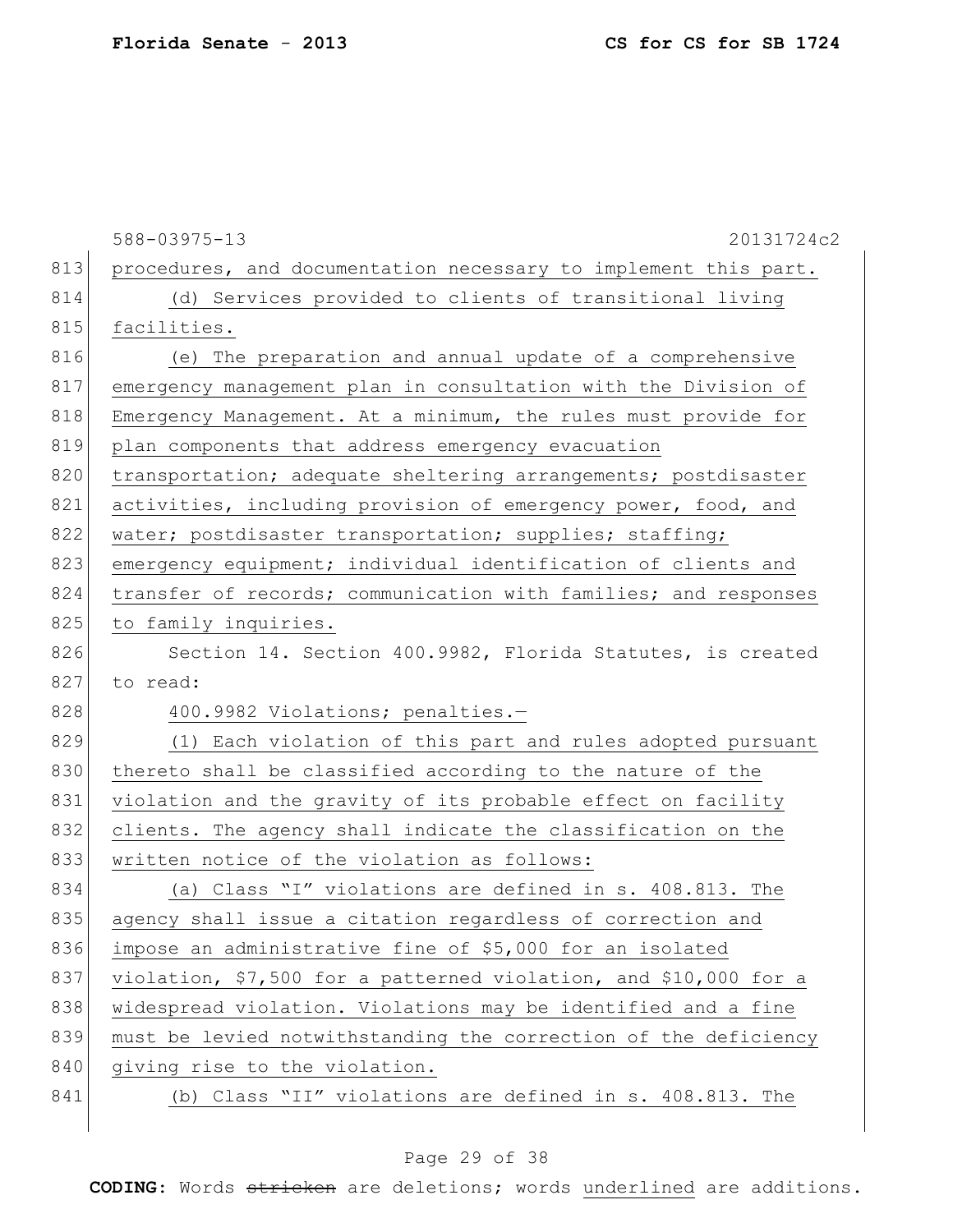|     | 20131724c2<br>588-03975-13                                         |
|-----|--------------------------------------------------------------------|
| 842 | agency shall impose an administrative fine of \$1,000 for an       |
| 843 | isolated violation, \$2,500 for a patterned violation, and \$5,000 |
| 844 | for a widespread violation. A fine must be levied                  |
| 845 | notwithstanding the correction of the deficiency giving rise to    |
| 846 | the violation.                                                     |
| 847 | (c) Class "III" violations are defined in s. 408.813. The          |
| 848 | agency shall impose an administrative fine of \$500 for an         |
| 849 | isolated violation, \$750 for a patterned violation, and \$1,000   |
| 850 | for a widespread violation. If a deficiency giving rise to a       |
| 851 | class "III" violation is corrected within the time specified by    |
| 852 | the agency, a fine may not be imposed.                             |
| 853 | (d) Class "IV" violations are defined in s. 408.813. The           |
| 854 | agency shall impose an administrative fine for a cited class IV    |
| 855 | violation in an amount not less than \$100 and not exceeding \$200 |
| 856 | for each violation. If a deficiency giving rise to a class "IV"    |
| 857 | violation is corrected within the time specified by the agency,    |
| 858 | a fine may not be imposed.                                         |
| 859 | Section 15. Section 400.9983, Florida Statutes, is created         |
| 860 | to read:                                                           |
| 861 | 400.9983 Receivership proceedings. The agency may apply s.         |
| 862 | 429.22 with regard to receivership proceedings for transitional    |
| 863 | living facilities.                                                 |
| 864 | Section 16. Section 400.9984, Florida Statutes, is created         |
| 865 | to read:                                                           |
| 866 | 400.9984 Interagency communication. The agency, the                |
| 867 | department, the Agency for Persons with Disabilities, and the      |
| 868 | Department of Children and Families shall develop electronic       |
| 869 | systems to ensure that relevant information pertaining to the      |
| 870 | regulation of transitional living facilities and clients is        |
|     |                                                                    |

## Page 30 of 38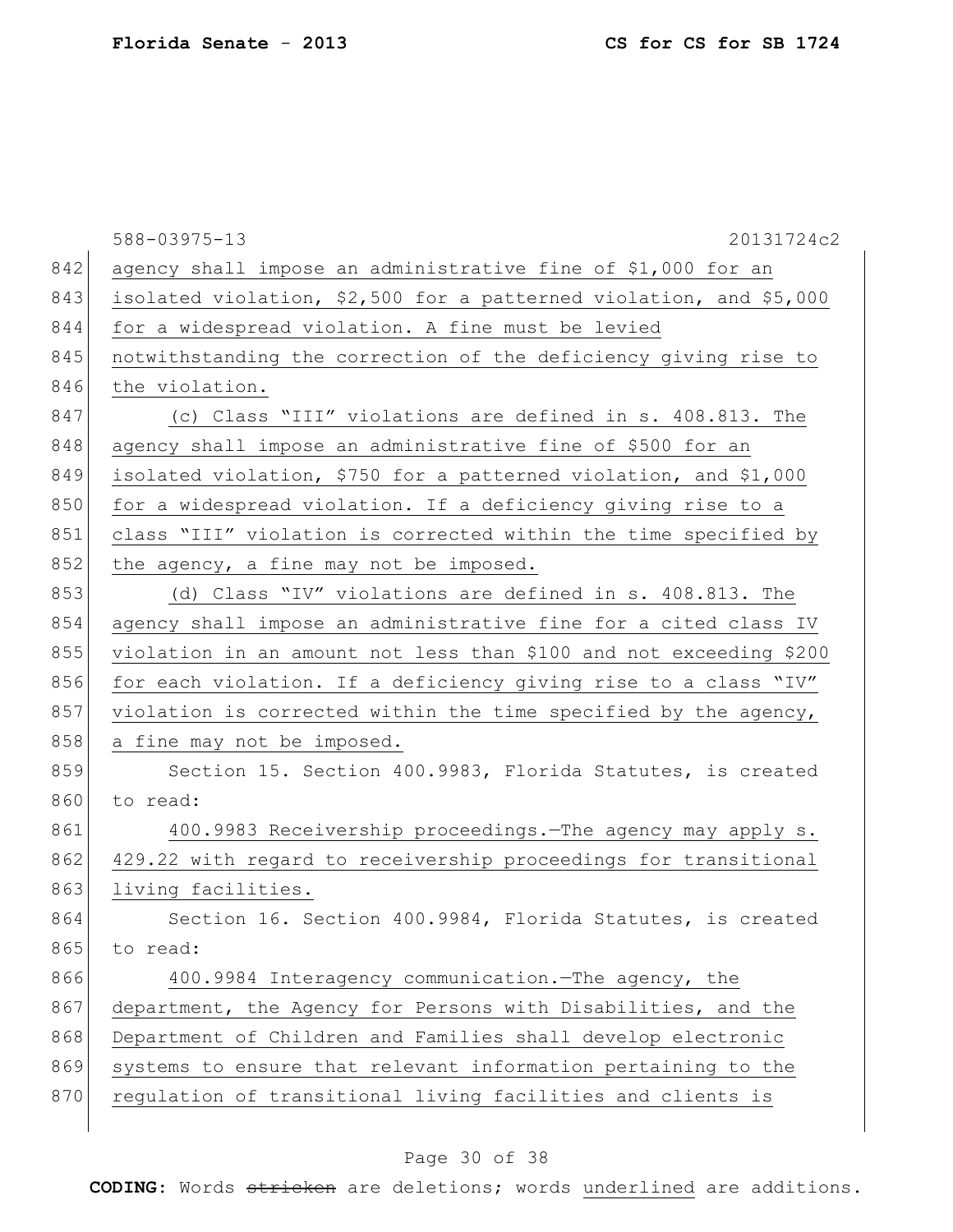|     | 588-03975-13<br>20131724c2                                       |
|-----|------------------------------------------------------------------|
| 871 | timely and effectively communicated among agencies in order to   |
| 872 | facilitate the protection of clients. Electronic sharing of      |
| 873 | information shall include, at a minimum, a brain and spinal cord |
| 874 | injury registry and a client abuse registry.                     |
| 875 | Section 17. Section 400.805, Florida Statutes, is repealed.      |
| 876 | Every transitional living facility licensed under s. 400.805 on  |
| 877 | or before July 1, 2013, shall be licensed under the provisions   |
| 878 | of this act.                                                     |
| 879 | Section 18. Subsection (9) of section 381.745, Florida           |
| 880 | Statutes, is amended to read:                                    |
| 881 | 381.745 Definitions; ss. 381.739-381.79. As used in ss.          |
| 882 | 381.739-381.79, the term:                                        |
| 883 | (9) "Transitional living facility," for the purpose of this      |
| 884 | part, means a state-approved facility, as defined and licensed   |
| 885 | under chapter 400 or chapter 429, or a facility approved by the  |
| 886 | brain and spinal cord injury program in accordance with this     |
| 887 | chapter.                                                         |
| 888 | Section 19. Section 381.75, Florida Statutes, is amended to      |
| 889 | read:                                                            |
| 890 | 381.75 Duties and responsibilities of the department, of         |
| 891 | transitional living facilities, and of residents. Consistent     |
| 892 | with the mandate of s. 381.7395, the department shall develop    |
| 893 | and administer a multilevel treatment program for individuals    |
| 894 | who sustain brain or spinal cord injuries and who are referred   |
| 895 | to the brain and spinal cord injury program.                     |
| 896 | (1) Within 15 days after any report of an individual who         |
| 897 | has sustained a brain or spinal cord injury, the department      |
| 898 | shall notify the individual or the most immediate available      |
| 899 | family members of their right to assistance from the state, the  |
|     |                                                                  |

## Page 31 of 38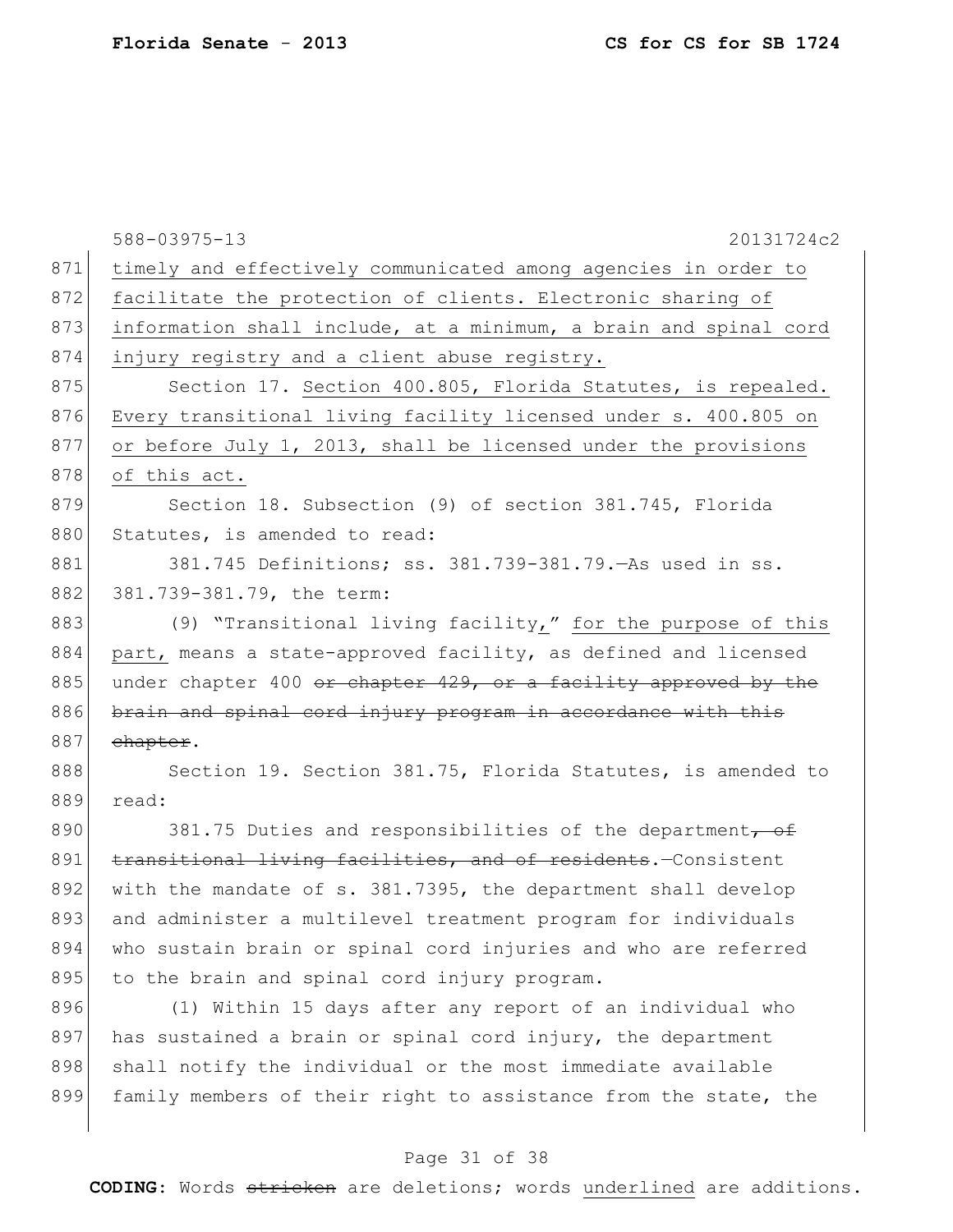588-03975-13 20131724c2 900 services available, and the eligibility requirements. 901 (2) The department shall refer individuals who have brain 902 or spinal cord injuries to other state agencies to assure that  $903$  rehabilitative services, if desired, are obtained by that 904 individual. 905 (3) The department, in consultation with emergency medical 906 service, shall develop standards for an emergency medical 907 evacuation system that will ensure that all individuals who 908 sustain traumatic brain or spinal cord injuries are transported 909 to a department-approved trauma center that meets the standards 910 and criteria established by the emergency medical service and 911 the acute-care standards of the brain and spinal cord injury 912 program. 913 (4) The department shall develop standards for designation 914 of rehabilitation centers to provide rehabilitation services for

916 (5) The department shall determine the appropriate number 917 of designated acute-care facilities, inpatient rehabilitation 918 centers, and outpatient rehabilitation centers, needed based on 919 incidence, volume of admissions, and other appropriate criteria.

915 individuals who have brain or spinal cord injuries.

920 (6) The department shall develop standards for designation 921 of transitional living facilities to provide transitional living 922 services for individuals who participate in the brain and spinal 923 cord injury program the opportunity to adjust to their  $924$  disabilities and to develop physical and functional skills in a 925 supported living environment.

926  $(a)$  The Agency for Health Care Administration, in  $927$  consultation with the department, shall develop rules for the 928 licensure of transitional living facilities for individuals who

#### Page 32 of 38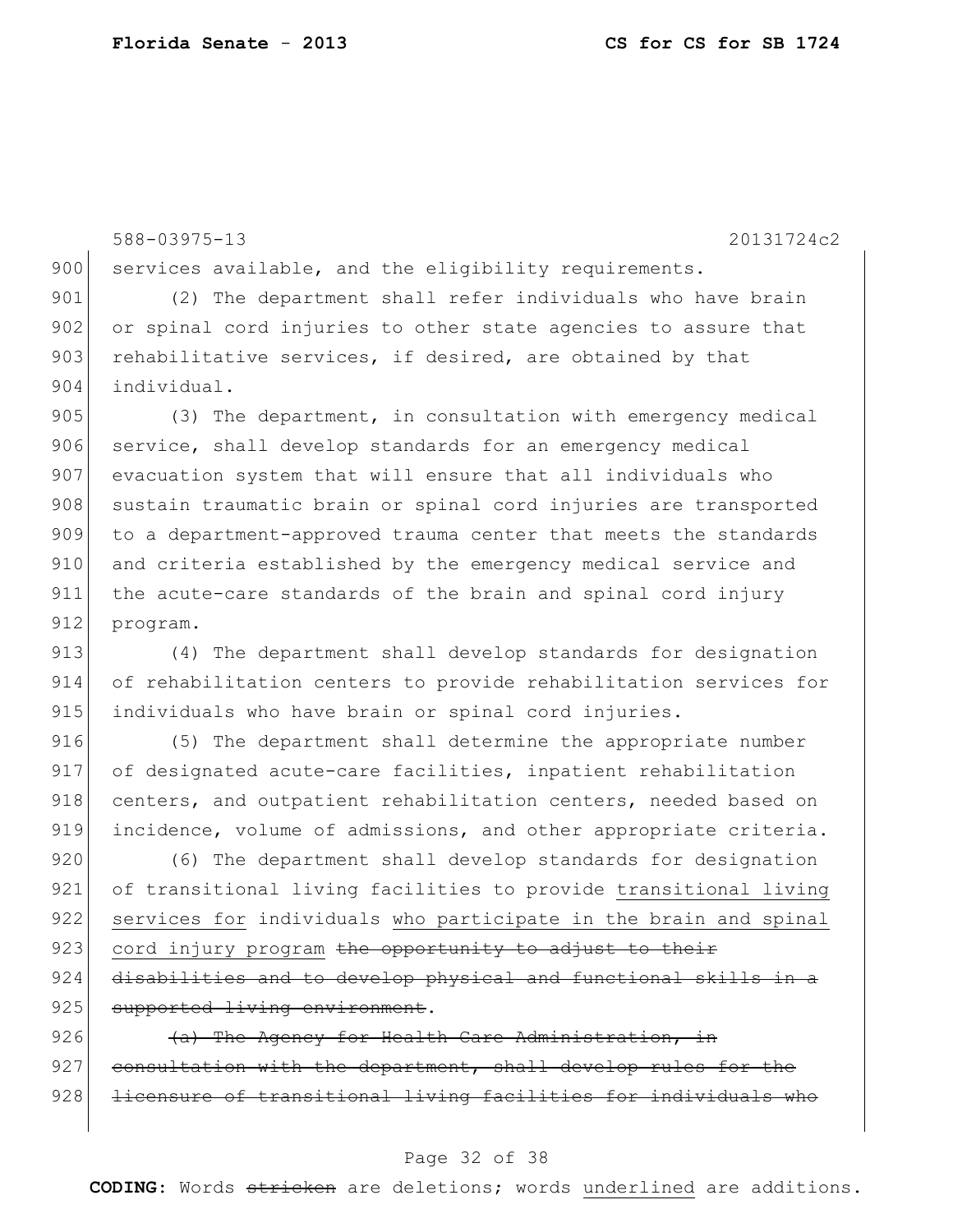|     | 588-03975-13<br>20131724c2                                       |
|-----|------------------------------------------------------------------|
| 929 | have brain or spinal cord injuries.                              |
| 930 | (b) The goal of a transitional living program for                |
| 931 | individuals who have brain or spinal cord injuries is to assist  |
| 932 | each individual who has such a disability to achieve a higher    |
| 933 | level of independent functioning and to enable that person to    |
| 934 | reenter the community. The program shall be focused on preparing |
| 935 | participants to return to community living.                      |
| 936 | (e) A transitional living facility for an individual who         |
| 937 | has a brain or spinal cord injury shall provide to such          |
| 938 | individual, in a residential setting, a goal-oriented treatment  |
| 939 | program designed to improve the individual's physical,           |
| 940 | cognitive, communicative, behavioral, psychological, and social  |
| 941 | functioning, as well as to provide necessary support and         |
| 942 | supervision. A transitional living facility shall offer at least |
| 943 | the following therapies: physical, occupational, speech,         |
| 944 | neuropsychology, independent living skills training, behavior    |
| 945 | analysis for programs serving brain-injured individuals, health  |
| 946 | education, and recreation.                                       |
| 947 | (d) All residents shall use the transitional living              |
| 948 | facility as a temporary measure and not as a permanent home or   |
| 949 | domicile. The transitional living facility shall develop an      |
| 950 | initial treatment plan for each resident within 3 days after the |
| 951 | resident's admission. The transitional living facility shall     |
| 952 | develop a comprehensive plan of treatment and a discharge plan   |
| 953 | for each resident as soon as practical, but no later than 30     |
| 954 | days after the resident's admission. Each comprehensive          |
| 955 | treatment plan and discharge plan must be reviewed and updated   |
| 956 | as necessary, but no less often than quarterly. This subsection  |
| 957 | does not require the discharge of an individual who continues to |

## Page 33 of 38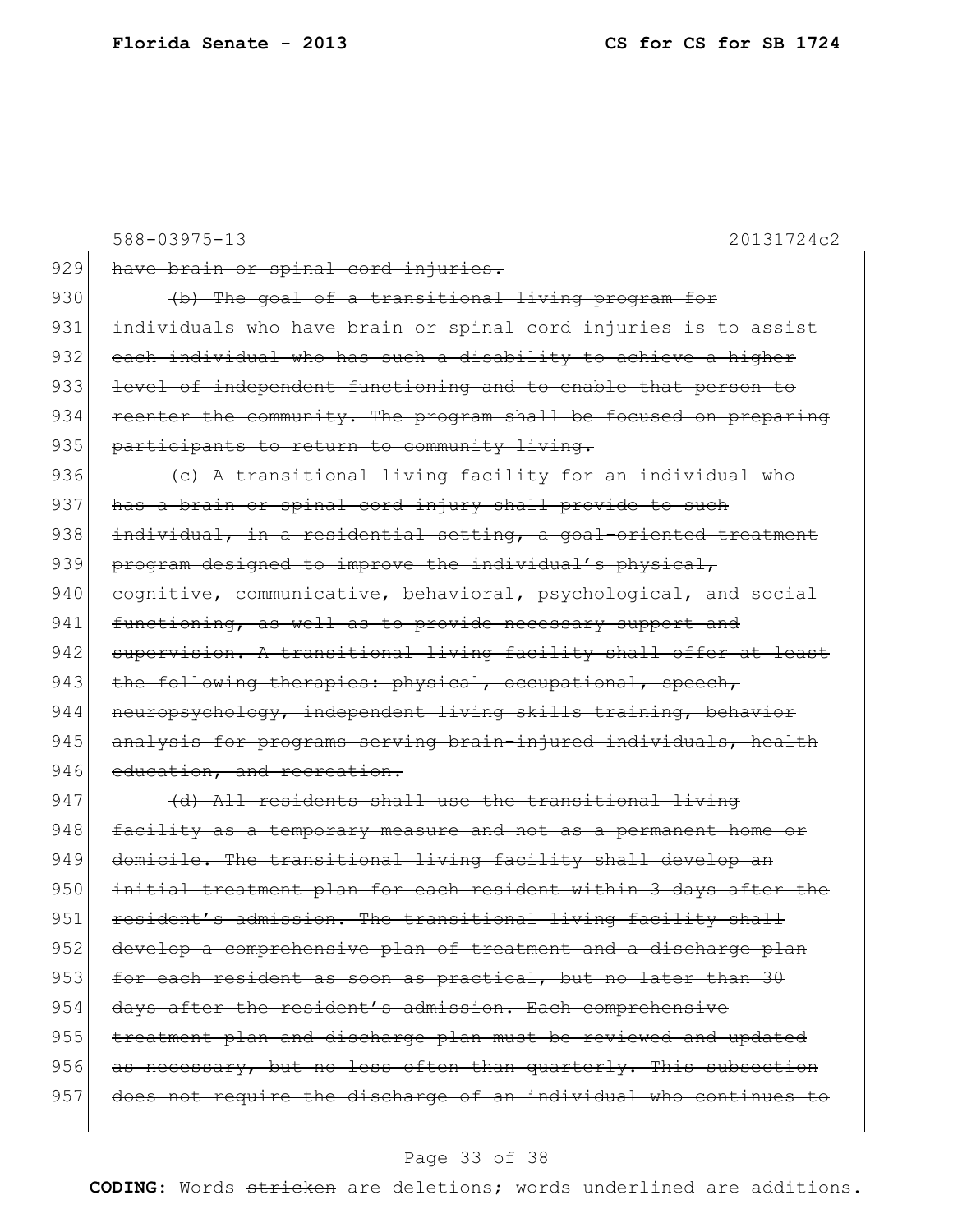|     | 588-03975-13<br>20131724c2                                       |
|-----|------------------------------------------------------------------|
| 958 | require any of the specialized services described in paragraph   |
| 959 | (e) or who is making measurable progress in accordance with that |
| 960 | individual's comprehensive treatment plan. The transitional      |
| 961 | living facility shall discharge any individual who has an        |
| 962 | appropriate discharge site and who has achieved the goals of his |
| 963 | or her discharge plan or who is no longer making progress toward |
| 964 | the goals established in the comprehensive treatment plan and    |
| 965 | the discharge plan. The discharge location must be the least     |
| 966 | restrictive environment in which an individual's health, well-   |
| 967 | being, and safety is preserved.                                  |
| 968 | (7) Recipients of services, under this section, from any of      |
| 969 | the facilities referred to in this section shall pay a fee based |
| 970 | on ability to pay.                                               |
| 971 | Section 20. Subsection (4) of section 381.78, Florida            |
| 972 | Statutes, is amended to read:                                    |
| 973 | 381.78 Advisory council on brain and spinal cord injuries.-      |
| 974 | $(4)$ The council shall:                                         |
| 975 | (a) provide advice and expertise to the department in the        |
| 976 | preparation, implementation, and periodic review of the brain    |
| 977 | and spinal cord injury program.                                  |
| 978 | (b) Annually appoint a five-member committee composed of         |
| 979 | one individual who has a brain injury or has a family member     |
| 980 | with a brain injury, one individual who has a spinal cord injury |
| 981 | or has a family member with a spinal cord injury, and three      |
| 982 | members who shall be chosen from among these representative      |
| 983 | groups: physicians, other allied health professionals,           |
| 984 | administrators of brain and spinal cord injury programs, and     |
| 985 | representatives from support groups with expertise in areas      |
| 986 | related to the rehabilitation of individuals who have brain or   |
|     |                                                                  |

## Page 34 of 38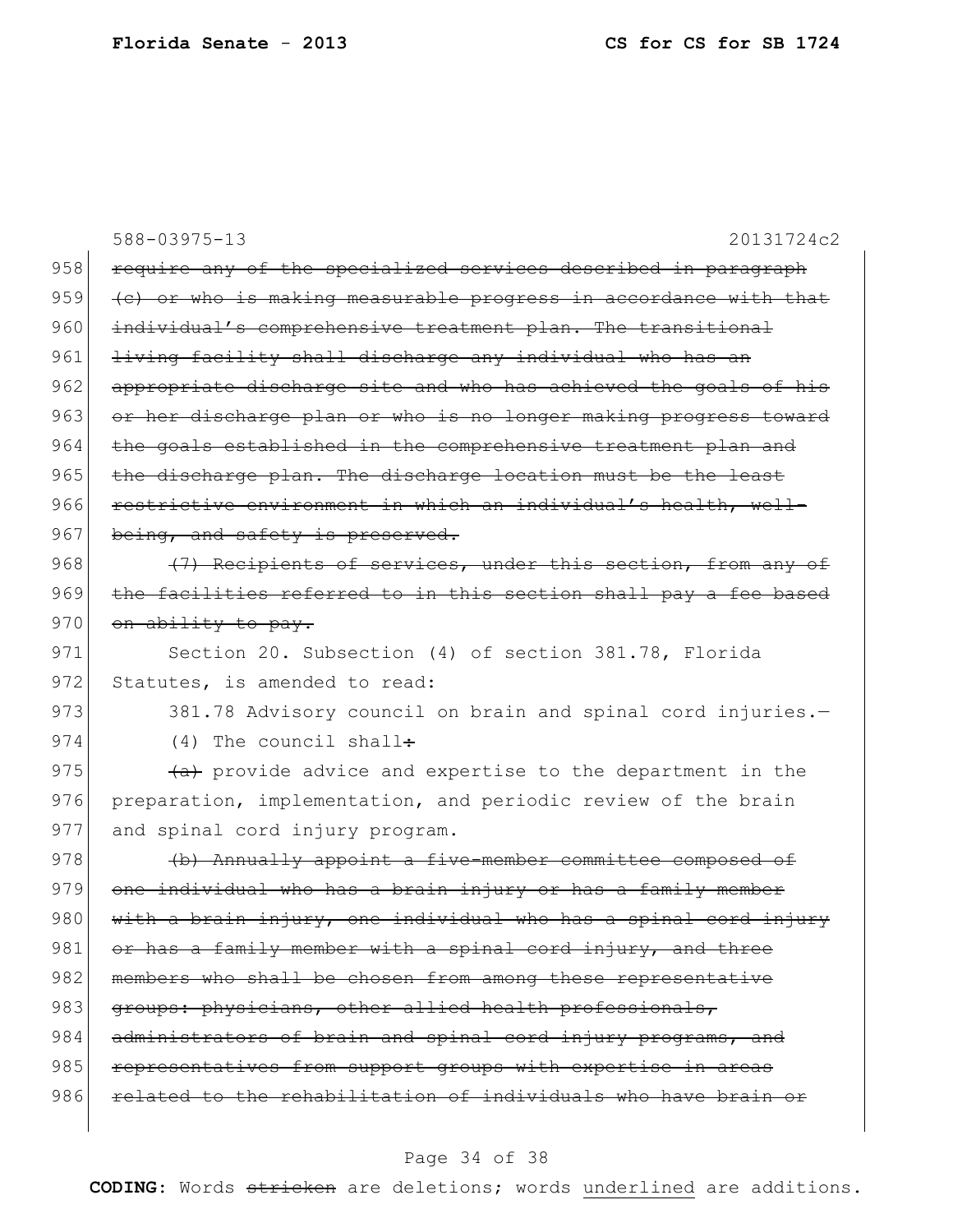|      | $588 - 03975 - 13$<br>20131724c2                                 |
|------|------------------------------------------------------------------|
| 987  | spinal cord injuries, except that one and only one member of the |
| 988  | committee shall be an administrator of a transitional living     |
| 989  | facility. Membership on the council is not a prerequisite for    |
| 990  | membership on this committee.                                    |
| 991  | 1. The committee shall perform onsite visits to those            |
| 992  | transitional living facilities identified by the Agency for      |
| 993  | Health Care Administration as being in possible violation of the |
| 994  | statutes and rules regulating such facilities. The committee     |
| 995  | members have the same rights of entry and inspection granted     |
| 996  | under s. 400.805(4) to designated representatives of the agency. |
| 997  | 2. Factual findings of the committee resulting from an           |
| 998  | onsite investigation of a facility pursuant to subparagraph 1.   |
| 999  | shall be adopted by the agency in developing its administrative  |
| 1000 | response regarding enforcement of statutes and rules regulating  |
| 1001 | the operation of the facility.                                   |
| 1002 | 3. Onsite investigations by the committee shall be funded        |
| 1003 | by the Health Care Trust Fund.                                   |
| 1004 | 4. Travel expenses for committee members shall be                |
| 1005 | reimbursed in accordance with s. 112.061.                        |
| 1006 | 5. Members of the committee shall recuse themselves from         |
| 1007 | participating in any investigation that would create a conflict  |
| 1008 | of interest under state law, and the council shall replace the   |
| 1009 | member, either temporarily or permanently.                       |
| 1010 | Section 21. Subsection (21) of section 408.802, Florida          |
| 1011 | Statutes, is amended to read:                                    |
| 1012 | 408.802 Applicability. The provisions of this part apply to      |
| 1013 | the provision of services that require licensure as defined in   |
| 1014 | this part and to the following entities licensed, registered, or |
| 1015 | certified by the agency, as described in chapters 112, 383, 390, |

## Page 35 of 38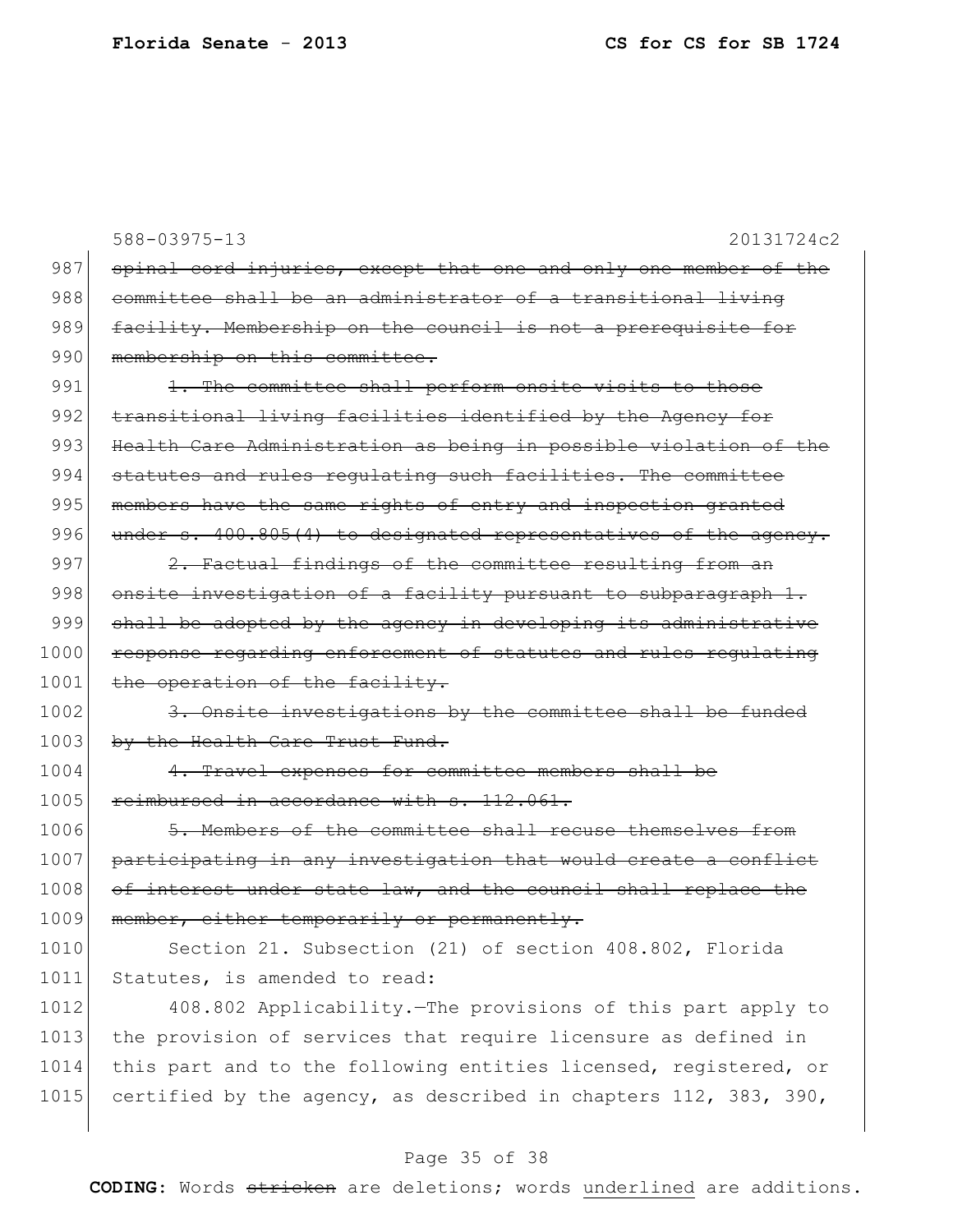|      | 588-03975-13<br>20131724c2                                       |
|------|------------------------------------------------------------------|
| 1016 | 394, 395, 400, 429, 440, 483, and 765:                           |
| 1017 | (21) Transitional living facilities, as provided under part      |
| 1018 | XI V of chapter 400.                                             |
| 1019 | Section 22. Subsection (20) of section 408.820, Florida          |
| 1020 | Statutes, is amended to read:                                    |
| 1021 | 408.820 Exemptions.-Except as prescribed in authorizing          |
| 1022 | statutes, the following exemptions shall apply to specified      |
| 1023 | requirements of this part:                                       |
| 1024 | (20) Transitional living facilities, as provided under part      |
| 1025 | XI $\forall$ of chapter 400, are exempt from s. 408.810(10).     |
| 1026 | Section 23. Subsection (5) of section 400.93, Florida            |
| 1027 | Statutes, is amended to read:                                    |
| 1028 | 400.93 Licensure required; exemptions; unlawful acts;            |
| 1029 | penalties.-                                                      |
| 1030 | (5) The following are exempt from home medical equipment         |
| 1031 | provider licensure, unless they have a separate company,         |
| 1032 | corporation, or division that is in the business of providing    |
| 1033 | home medical equipment and services for sale or rent to          |
| 1034 | consumers at their regular or temporary place of residence       |
| 1035 | pursuant to the provisions of this part:                         |
| 1036 | (a) Providers operated by the Department of Health or            |
| 1037 | Federal Government.                                              |
| 1038 | (b) Nursing homes licensed under part II.                        |
| 1039 | (c) Assisted living facilities licensed under chapter 429,       |
| 1040 | when serving their residents.                                    |
| 1041 | (d) Home health agencies licensed under part III.                |
| 1042 | (e) Hospices licensed under part IV.                             |
| 1043 | (f) Intermediate care facilities, homes for special              |
| 1044 | services, and transitional living facilities licensed under part |
|      |                                                                  |

## Page 36 of 38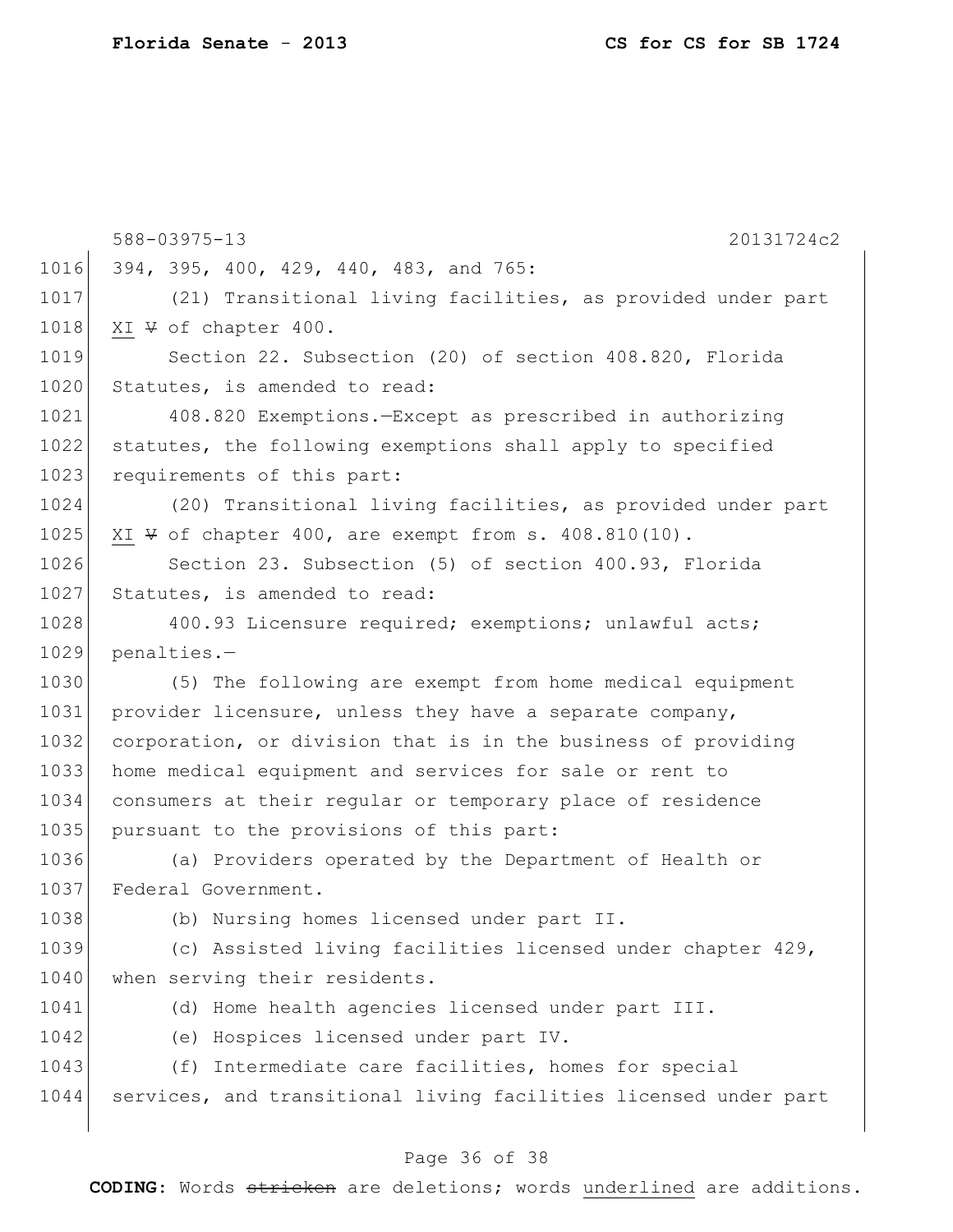|      | 588-03975-13<br>20131724c2                                             |
|------|------------------------------------------------------------------------|
| 1045 | V.                                                                     |
| 1046 | (g) Transitional living facilities licensed under part XI.             |
| 1047 | (h) $\overline{+g}$ Hospitals and ambulatory surgical centers licensed |
| 1048 | under chapter 395.                                                     |
| 1049 | $(i)$ $(h)$ Manufacturers and wholesale distributors when not          |
| 1050 | selling directly to consumers.                                         |
| 1051 | $(j)$ $(i)$ Licensed health care practitioners who utilize home        |
| 1052 | medical equipment in the course of their practice, but do not          |
| 1053 | sell or rent home medical equipment to their patients.                 |
| 1054 | $(k)$ $(j)$ Pharmacies licensed under chapter 465.                     |
| 1055 | Section 24. Paragraph (1) of subsection (4) of section                 |
| 1056 | 400.9905, Florida Statutes, is amended to read:                        |
| 1057 | 400.9905 Definitions.-                                                 |
| 1058 | (4) "Clinic" means an entity where health care services are            |
| 1059 | provided to individuals and which tenders charges for                  |
| 1060 | reimbursement for such services, including a mobile clinic and a       |
| 1061 | portable equipment provider. As used in this part, the term does       |
| 1062 | not include and the licensure requirements of this part do not         |
| 1063 | apply to:                                                              |
| 1064 | (1) Orthotic, or prosthetic, pediatric cardiology, or                  |
| 1065 | perinatology clinical facilities or anesthesia clinical                |
| 1066 | facilities that are not otherwise exempt under paragraph (a) or        |
| 1067 | paragraph (k) and that are a publicly traded corporation or that       |
| 1068 | are wholly owned, directly or indirectly, by a publicly traded         |
| 1069 | corporation. As used in this paragraph, a publicly traded              |
| 1070 | corporation is a corporation that issues securities traded on an       |
| 1071 | exchange registered with the United States Securities and              |
| 1072 | Exchange Commission as a national securities exchange.                 |
| 1073 |                                                                        |

## Page 37 of 38